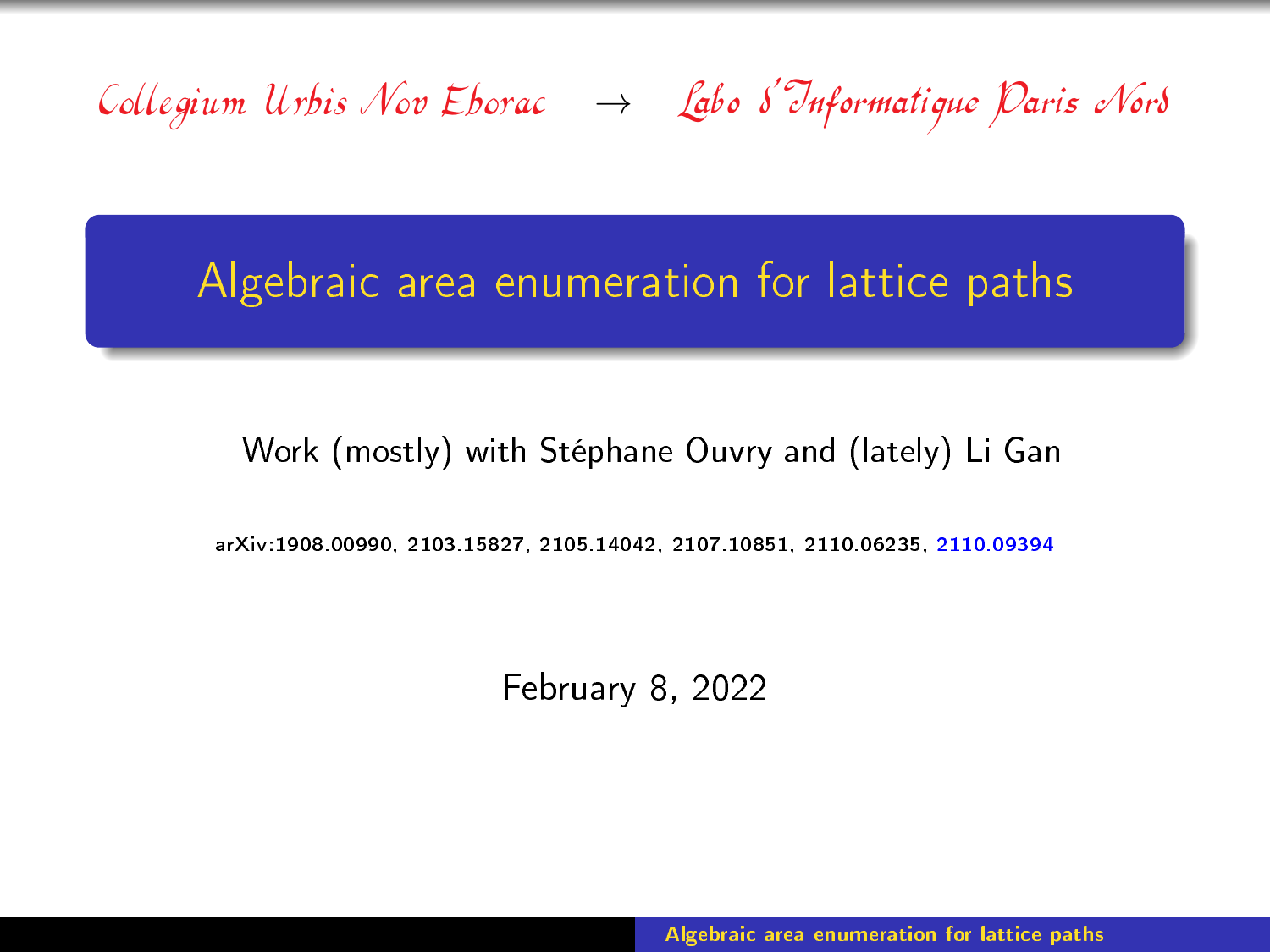A physicists' random walk in combinatorics

# What's this talk really about?

- Exploring the combinatorics of various types of random walks
- Using approach that trades combinatorial ingenuity for algebraic dexterity
- Using physics perspective and results to derive combinatorial quantities
- Receiving feedback from combinatorics community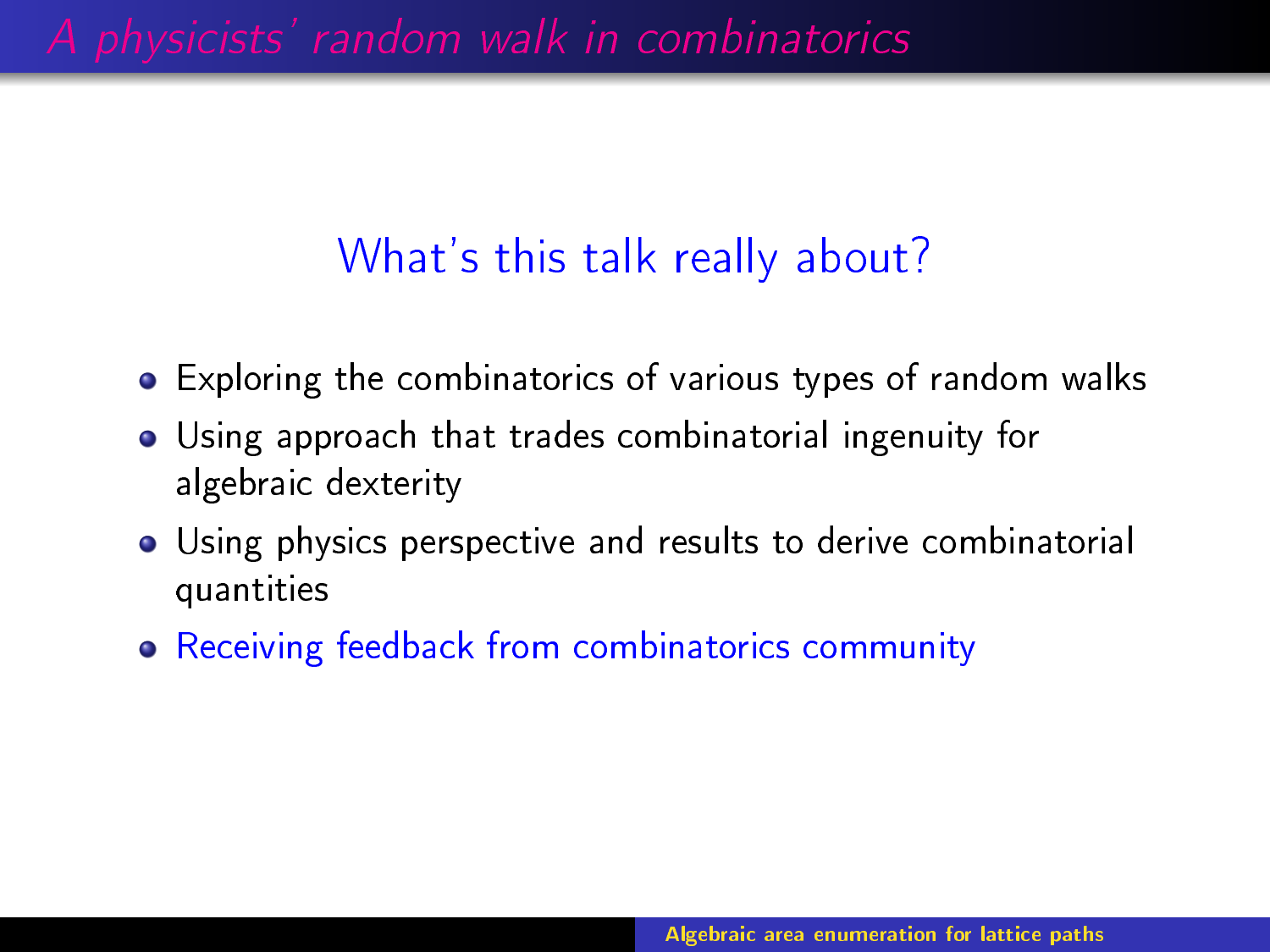## Basic setup

The basic playground: random walks on various lattices

- **Sort them by length and area**
- Package them in Generating (aka Partition) Functions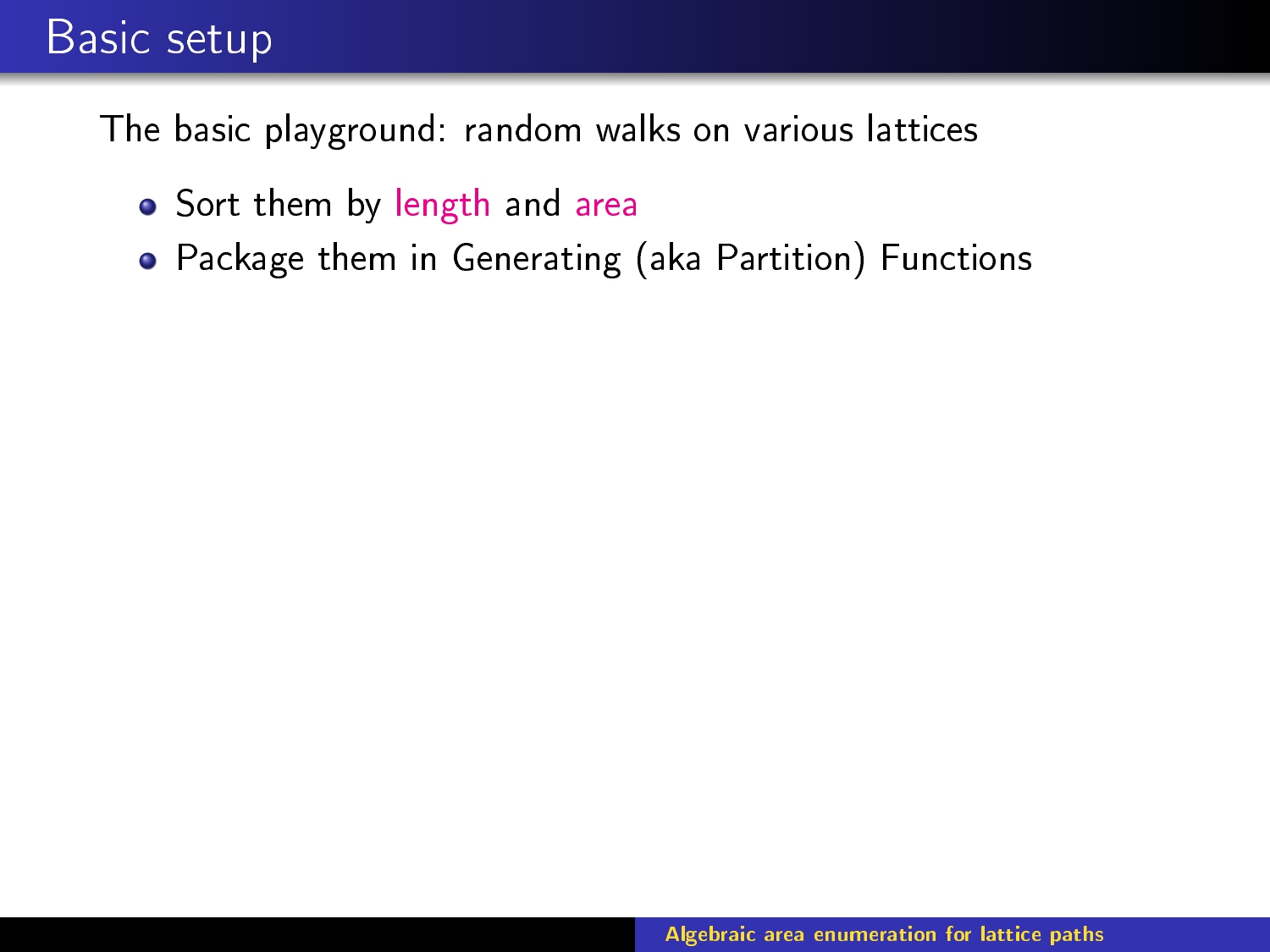## Basic setup

The basic playground: random walks on various lattices

- Sort them by length and area
- Package them in Generating (aka Partition) Functions

Basic steps and techniques

- Map process to a Matrix (Hamiltonian)
- Derive matrix-based expressions for generating functions
- Evaluate them using physics techniques (and bias):
	- -Exclusion statistics
	- -Bosonization
	- -Cluster coecients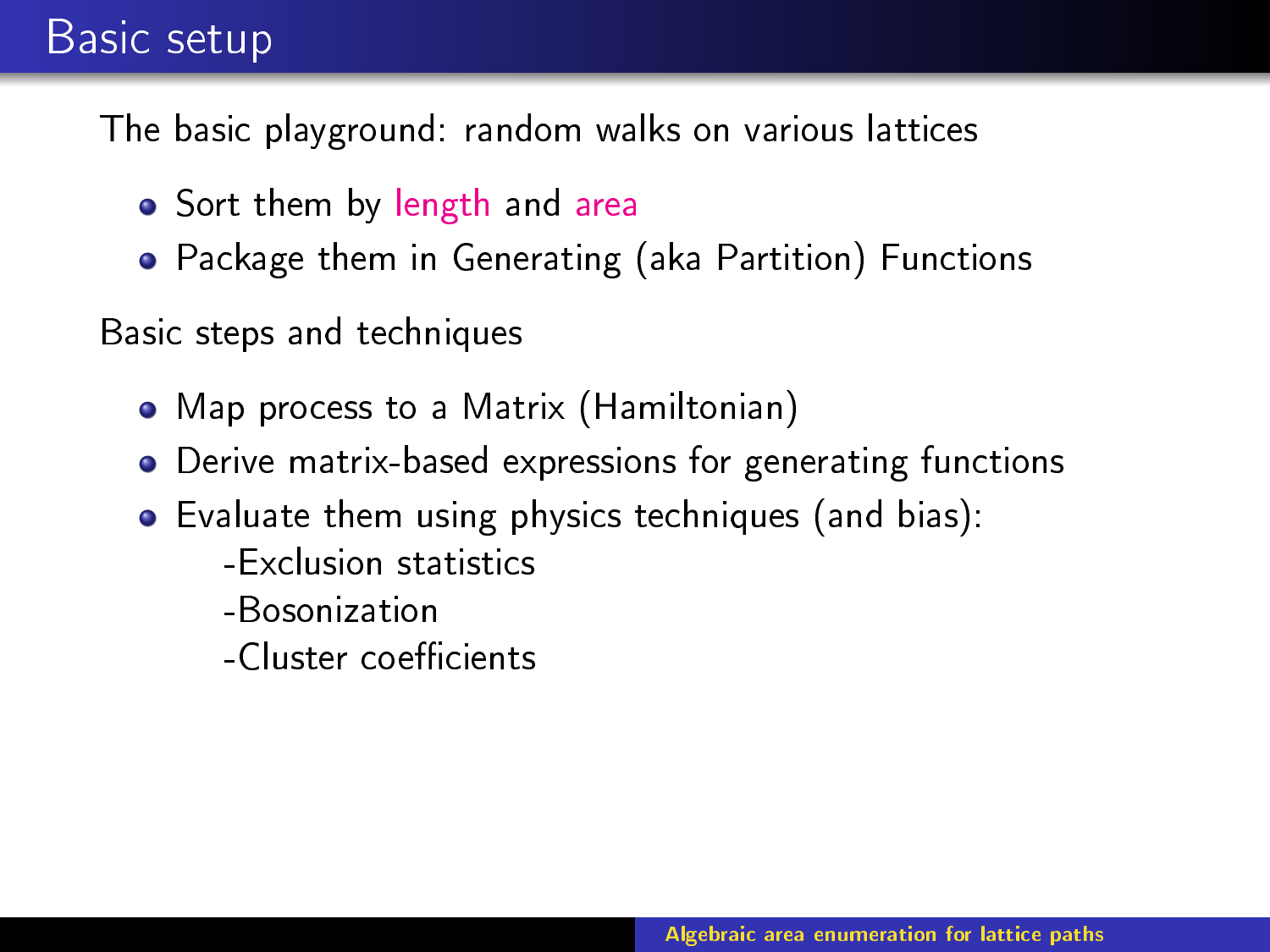## Basic setup

The basic playground: random walks on various lattices

- Sort them by length and area
- Package them in Generating (aka Partition) Functions

Basic steps and techniques

- Map process to a Matrix (Hamiltonian)
- Derive matrix-based expressions for generating functions
- Evaluate them using physics techniques (and bias):
	- -Exclusion statistics
	- -Bosonization
	- -Cluster coecients
- See if either Mathematicians or Physicists care

Combinatorics Diffusion, Adsorption q-Hypergeometric Hofstadter butteries functions Phase transitions

**Algebraic area enumeration for lattice paths area enumeration for lattice paths**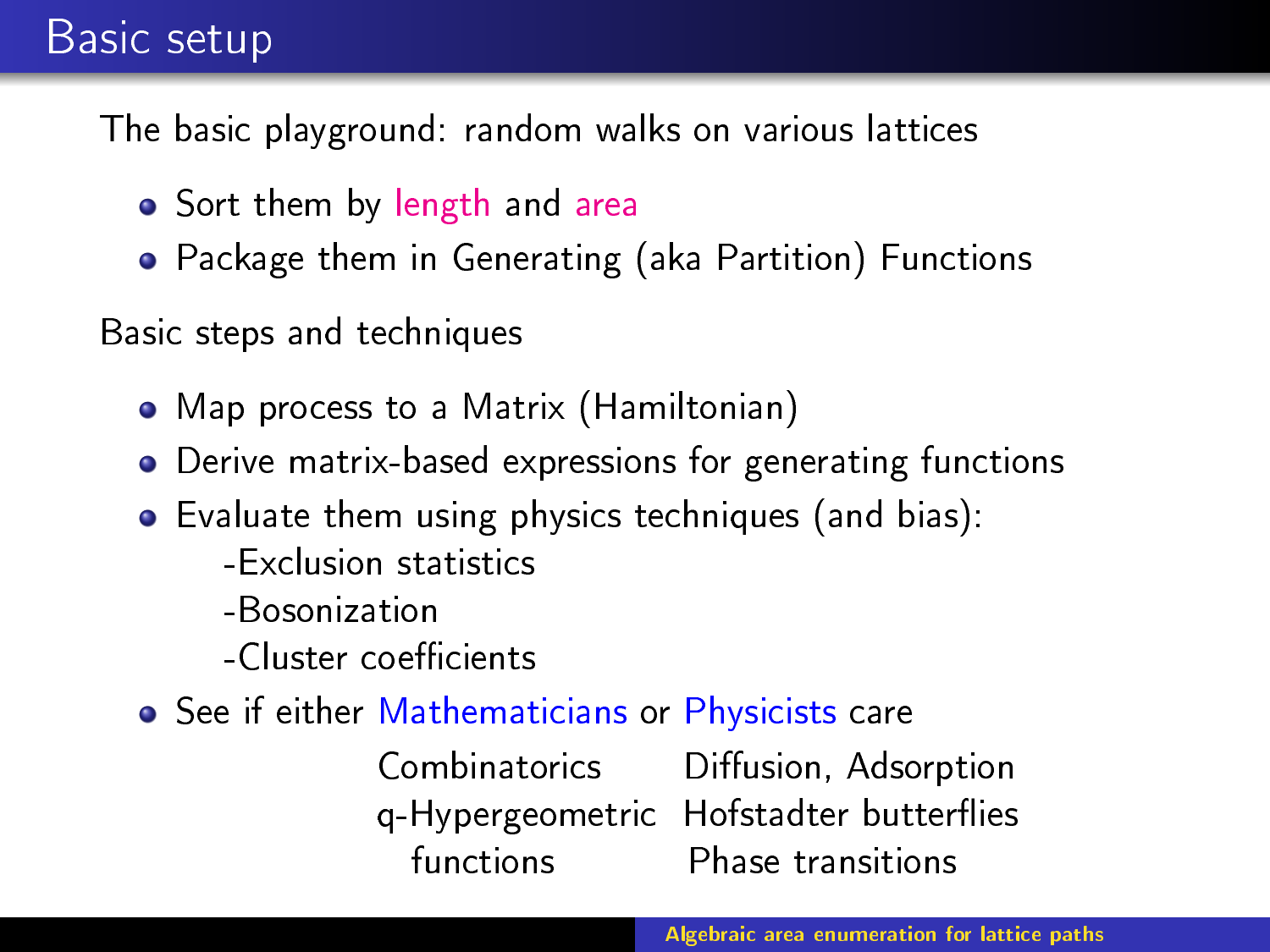# Types of paths

Random walks on planar lattices



## Square Triangular Honeycomb

Algebraic area can be positive or negative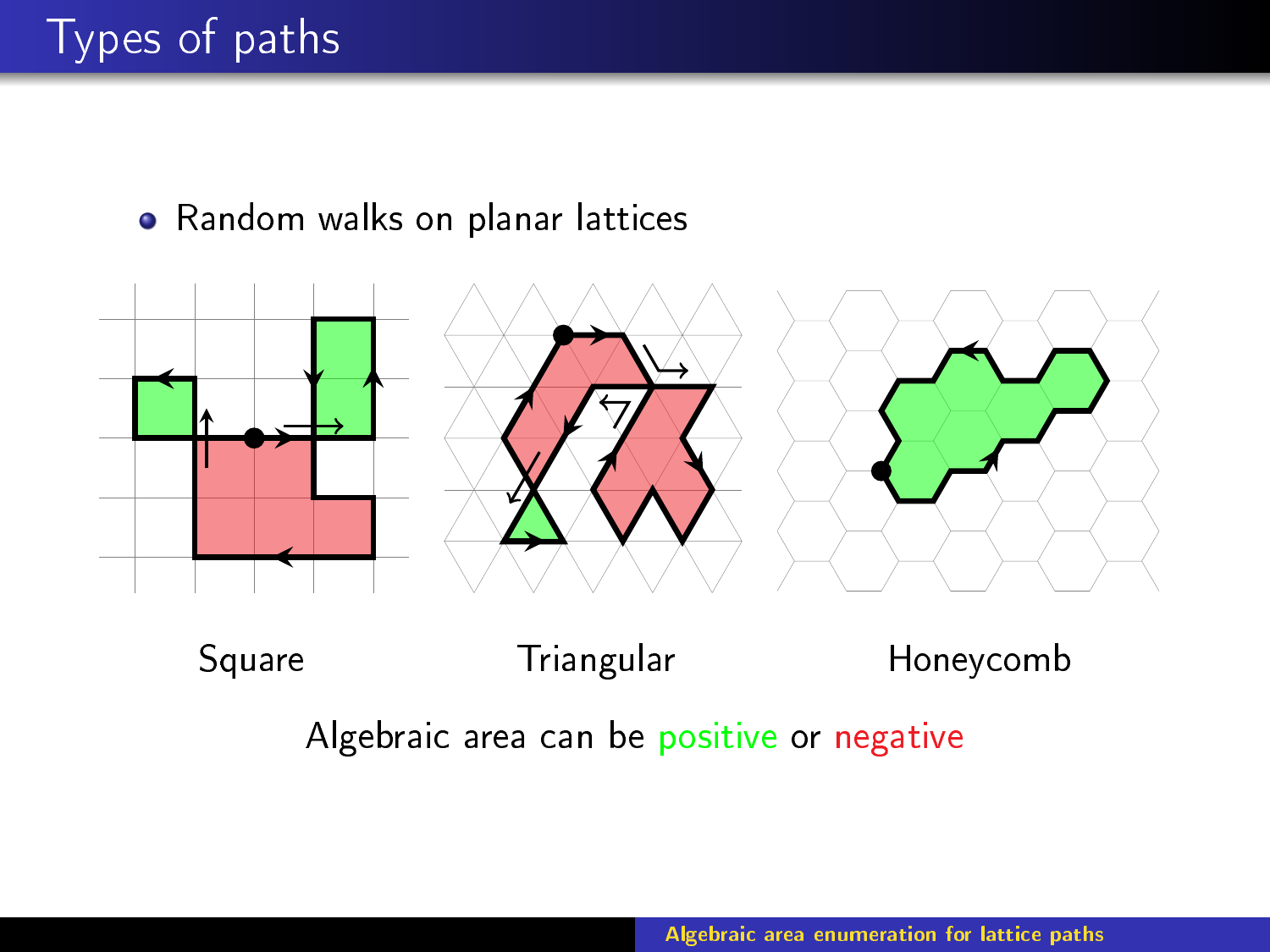Forward-moving paths on lattices

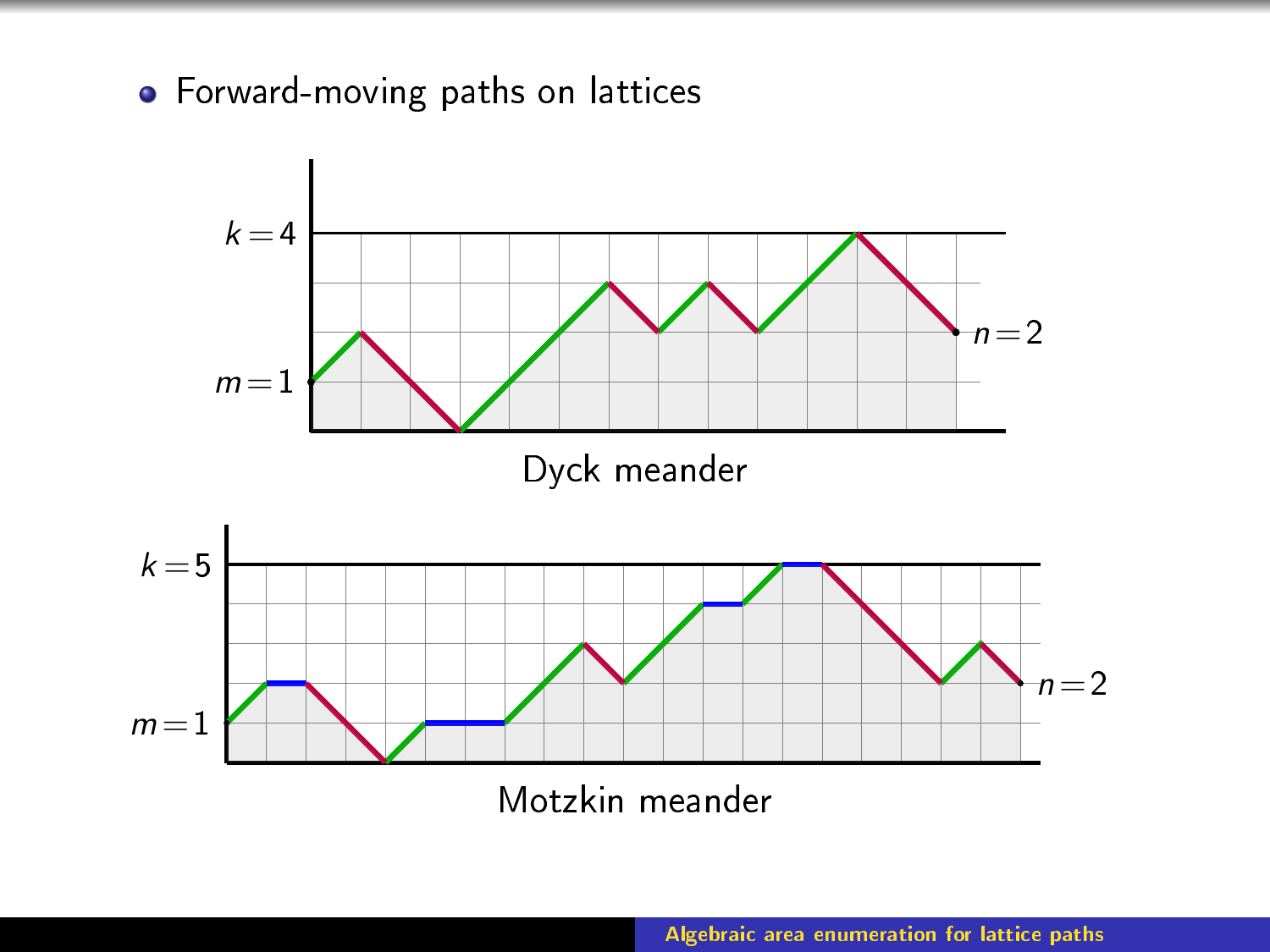# Case study on the plane: square lattice closed walks

### Basic device: the "quantum torus"

Associate steps in each direction with operators and consider the Hamiltonian  $\quad H = u + u^\dagger + v + v^\dagger$ → ← ↑ ↓

[Related to symbolic methods, (Flajolet & Sedgewick)]

- If  $\{u, u^{\dagger}, v, v^{\dagger}\}$  is a free algebra each monomial in  $H^{\ell}$ represents a unique walk
- $H^{\ell}$  generates all walks of length  $\ell$  from a fixed origin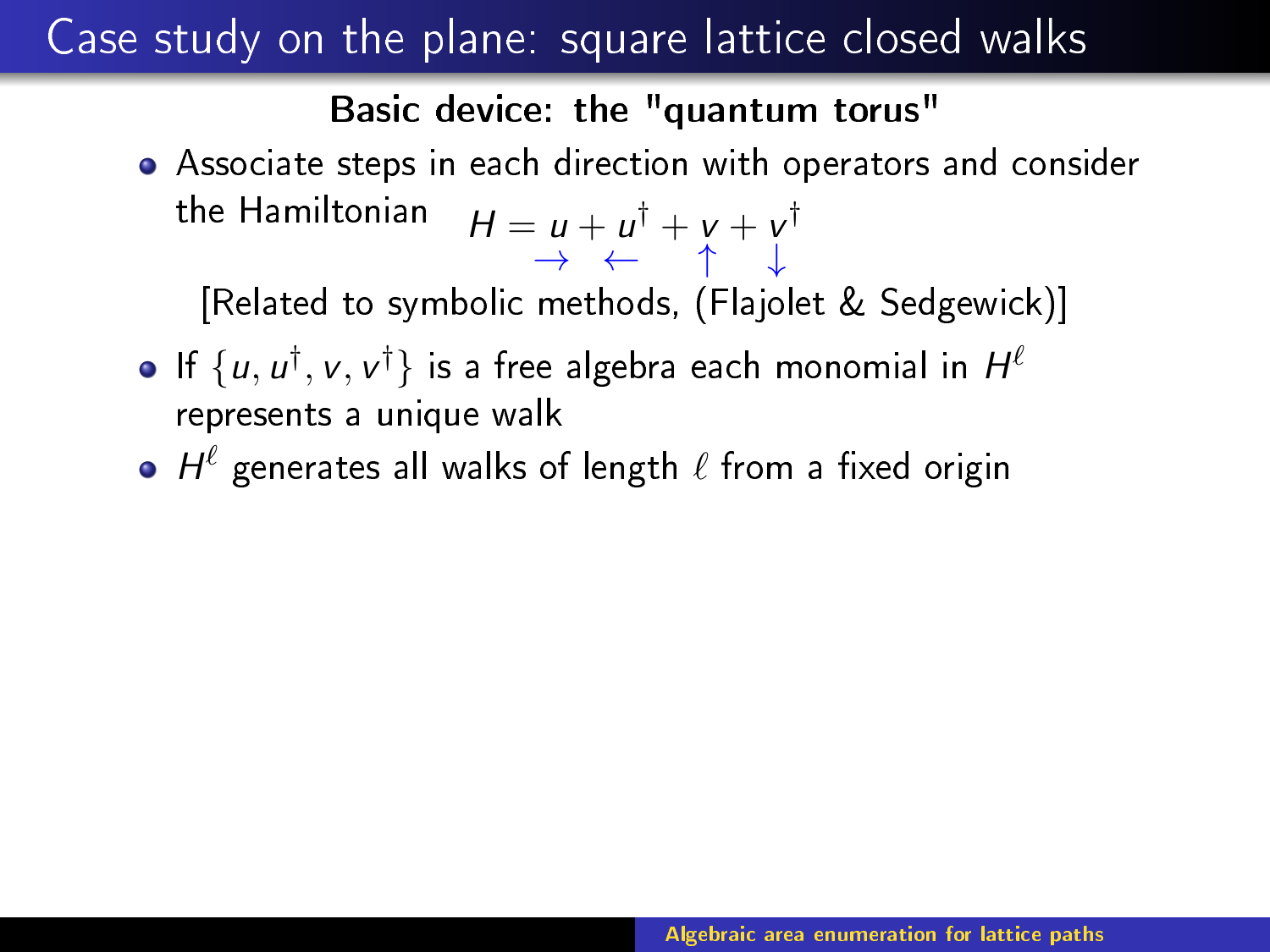# Case study on the plane: square lattice closed walks

### Basic device: the "quantum torus"

Associate steps in each direction with operators and consider the Hamiltonian  $\quad H = u + u^\dagger + v + v^\dagger$ → ← ↑ ↓

[Related to symbolic methods, (Flajolet & Sedgewick)]

- If  $\{u, u^{\dagger}, v, v^{\dagger}\}$  is a free algebra each monomial in  $H^{\ell}$ represents a unique walk
- $H^{\ell}$  generates all walks of length  $\ell$  from a fixed origin
- **o** If, instead, we impose  $vv^{\dagger} = v^{\dagger}v = uu^{\dagger} = u^{\dagger}u = 1$ ,  $v u = Q u v$ then  $H^\ell = \sum \mathit{C}_{\ell; m,n}(A) \, \mathrm{Q}^A \mathsf{v}^n \mathsf{u}^m$

 $C_{\ell;m,n}(A)$ : # walks from  $(0,0)$  to  $(m,n)$  of length  $\ell$  and area A between the walk and horizontal axis

A

$$
\mathbf{v}^{\dagger}u^{\dagger}vu = Q \quad \text{elementary plaquette}
$$

**Algebraic area enumeration for lattice paths area enumeration for lattice paths**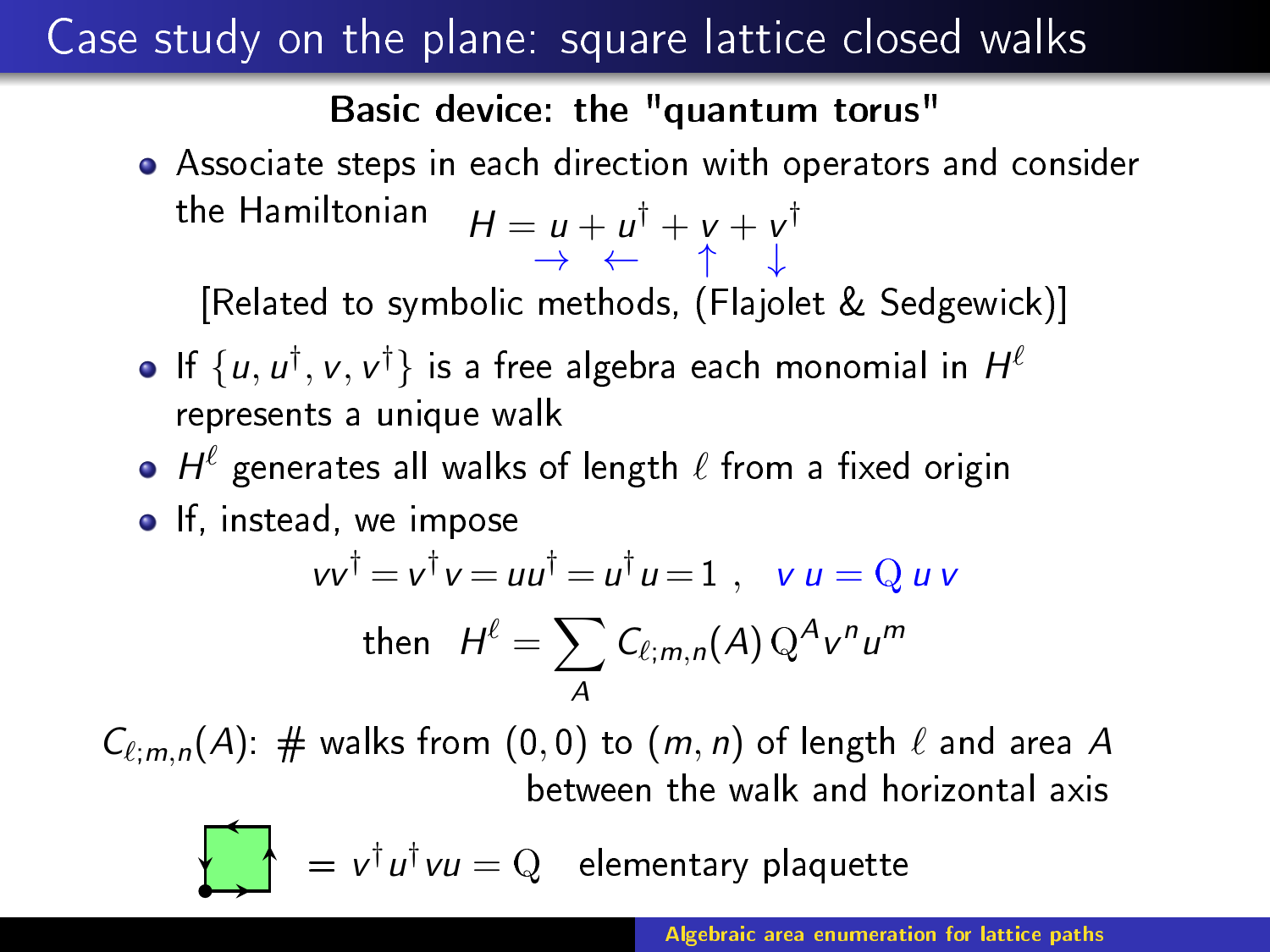The total number of closed walks of area A is  $C_{\ell;0,0}(A)$  and the area generating functions is

$$
\textit{G}_{\ell}(\mathrm{Q})=\sum_{\textit{A}}\textit{C}_{\ell;0,0}\textit{Q}^{\textit{A}}
$$

- Need to extract term  $v^0u^0$  in  $H^{\ell}$
- Define the "trace" mapping

$$
\operatorname{Tr}\left(v^{n}u^{m}\right) = \delta_{n,0} \,\delta_{m,0}
$$
\n
$$
\operatorname{Then} \qquad G_{\ell}(\mathrm{Q}) = \operatorname{Tr} H^{\ell}
$$

Main task: calculate the formal trace  $\text{Tr} H^\ell$  effectively

### Matrices to the rescue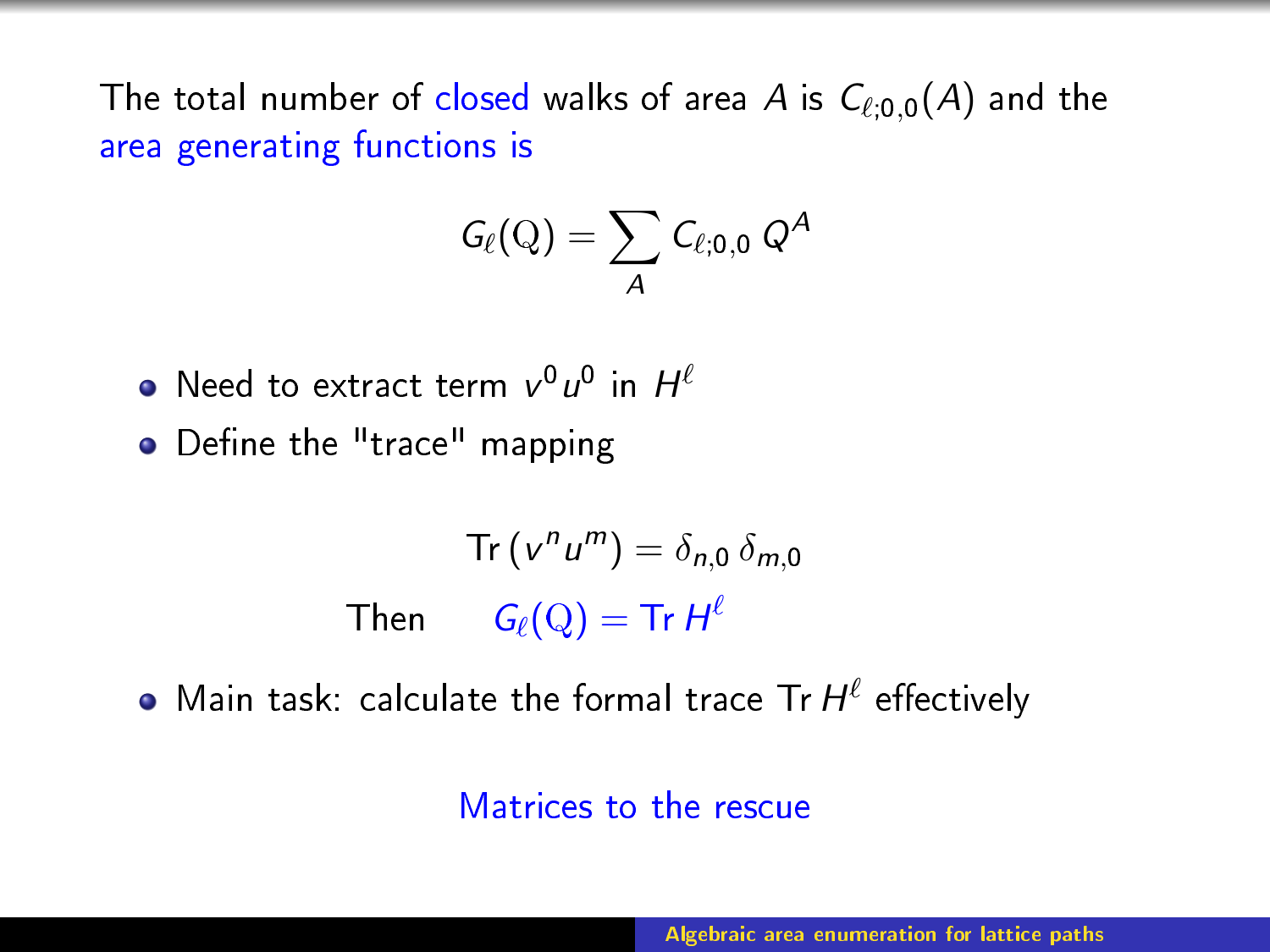For  $Q = e^{i\phi}$  u, v can be realized as unitary operators If  $Q = e^{i2\pi p/q}$   $(p, q \text{ coprime})$  the algebra  $vu = Quv$  has a single q-dimensional unitary irreducible representation

$$
u = e^{ik_x} \begin{pmatrix} 1 & 0 & 0 & \cdots & 0 & 0 \\ 0 & Q & 0 & \cdots & 0 & 0 \\ 0 & 0 & Q^2 & \cdots & 0 & 0 \\ \vdots & \vdots & \vdots & \ddots & \vdots & \vdots \\ 0 & 0 & 0 & \cdots & Q^{q-2} & 0 \\ 0 & 0 & 0 & \cdots & 0 & Q^{q-1} \\ 0 & 0 & 1 & 0 & \cdots & 0 & 0 \\ 0 & 0 & 0 & 1 & \cdots & 0 & 0 \\ \vdots & \vdots & \vdots & \ddots & \vdots & \vdots & \vdots \\ 0 & 0 & 0 & 0 & \cdots & 0 & 1 \\ 1 & 0 & 0 & 0 & \cdots & 0 & 0 \\ \end{pmatrix} \quad (\text{''shift'' matrix})
$$
\nwith Casimirs:  $u^q = e^{iqk_x}$ ,  $v^q = e^{iqk_y}$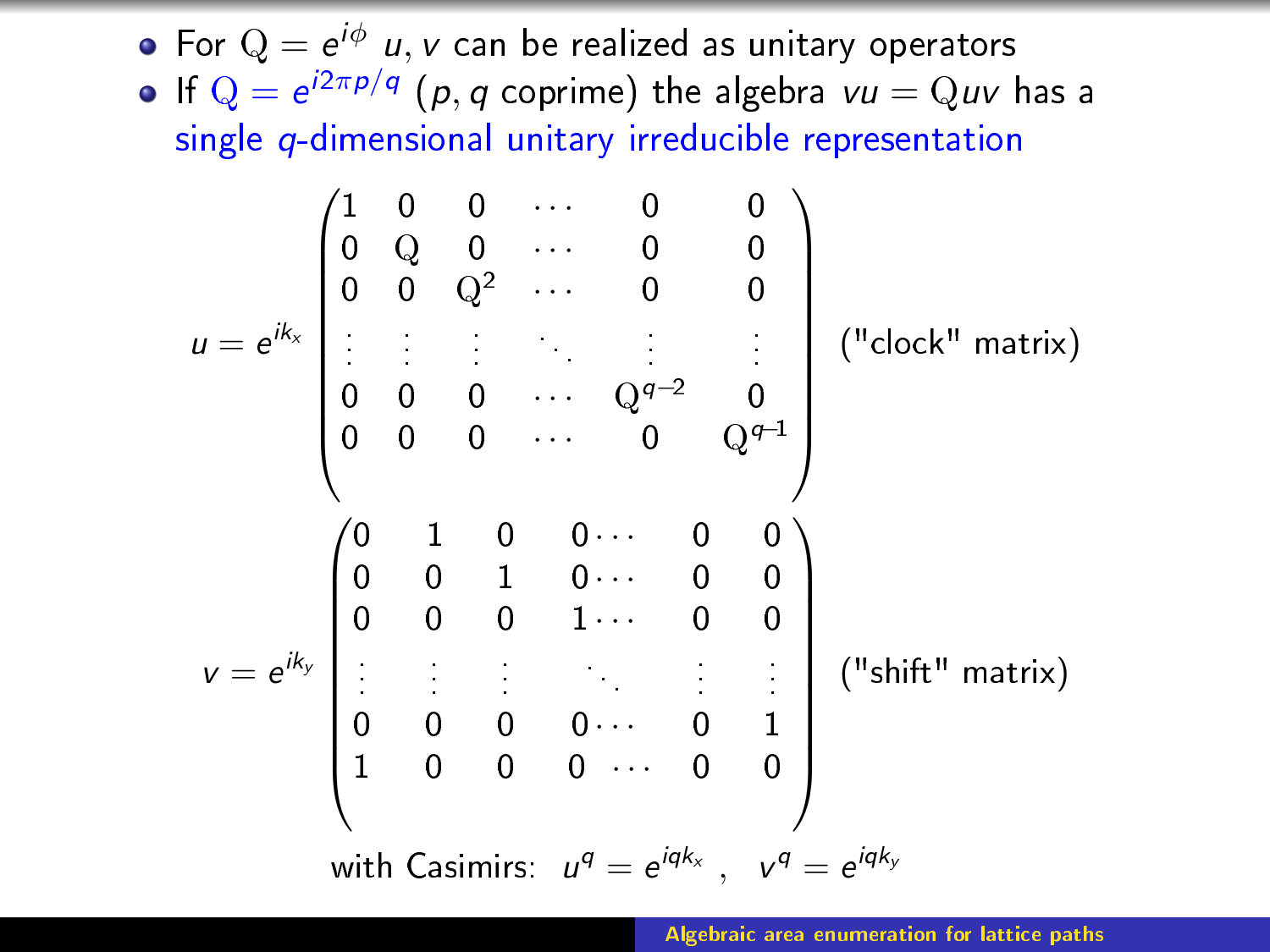- Hamiltonian of an electron hopping on the square lattice in a constant normal magnetic field: Hofstadter model (1976)
- $p/q = \phi/\phi_0$  is the flux per lattice cell measured in units of the elementary flux quantum  $\phi_0 = \hbar/e$
- $\bullet$   $u, v$  are noncommuting "magnetic translation operators"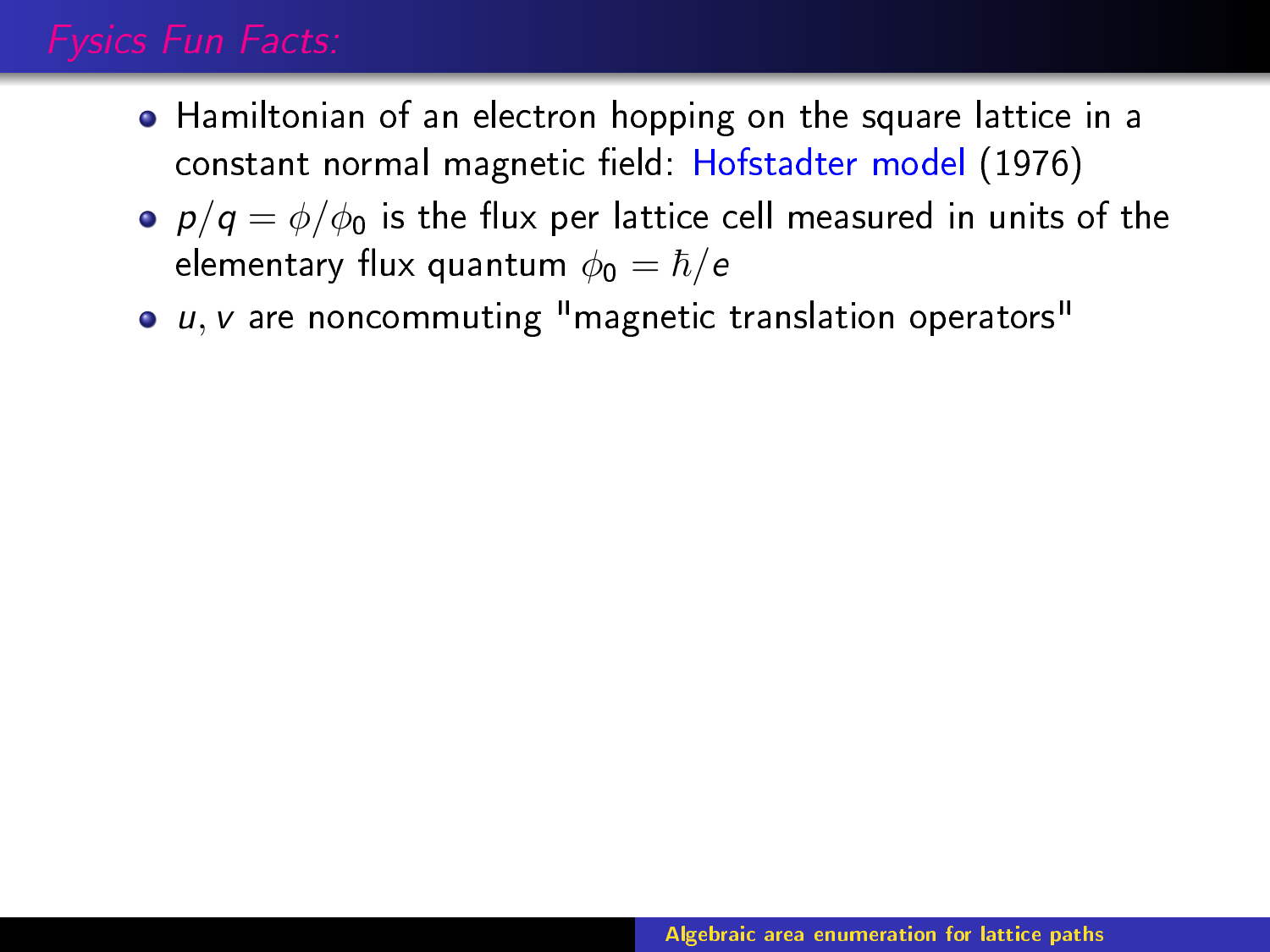- Hamiltonian of an electron hopping on the square lattice in a constant normal magnetic field: Hofstadter model (1976)
- $p/q = \phi/\phi_0$  is the flux per lattice cell measured in units of the elementary flux quantum  $\phi_0 = \hbar/e$
- u, v are noncommuting "magnetic translation operators"
- $\bullet$  The energy spectrum of the particle (eigenvalues of H) as a function of the flux becomes fractal: "Hofstadter butterfly"

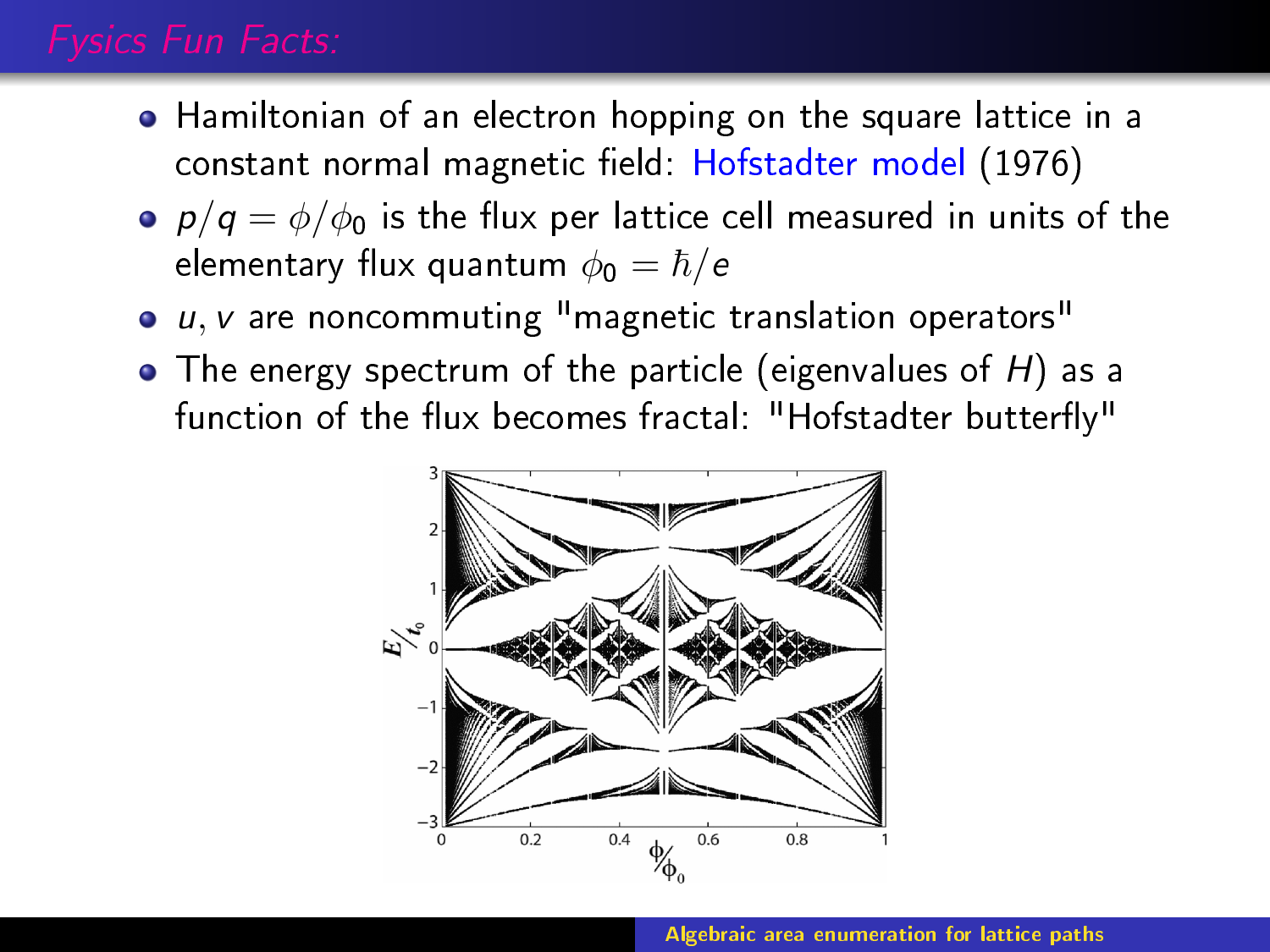# Back to our purpose: Tr  $H^{\ell}$

The ordinary (matrix) trace of  $u, v$  is

$$
\text{tr}\left(v^n u^m\right) = q \sum_{s,t=-\infty}^{\infty} e^{i s q k_x + it q k_y} \delta_{m,sq} \, \delta_{n,tq}
$$

and for  $|m|, |n| < q$ , tr $(v^n u^m) = \delta_{m,0} \delta_{n,0}$ So for  $\ell < q:$  Tr  $H^\ell = \frac{1}{q}$  $\frac{1}{q}$ tr H $^\ell$ 

(For  $\ell \geq q$ : tr $H^{\ell}$  includes paths closing on a  $q$ -periodic lattice)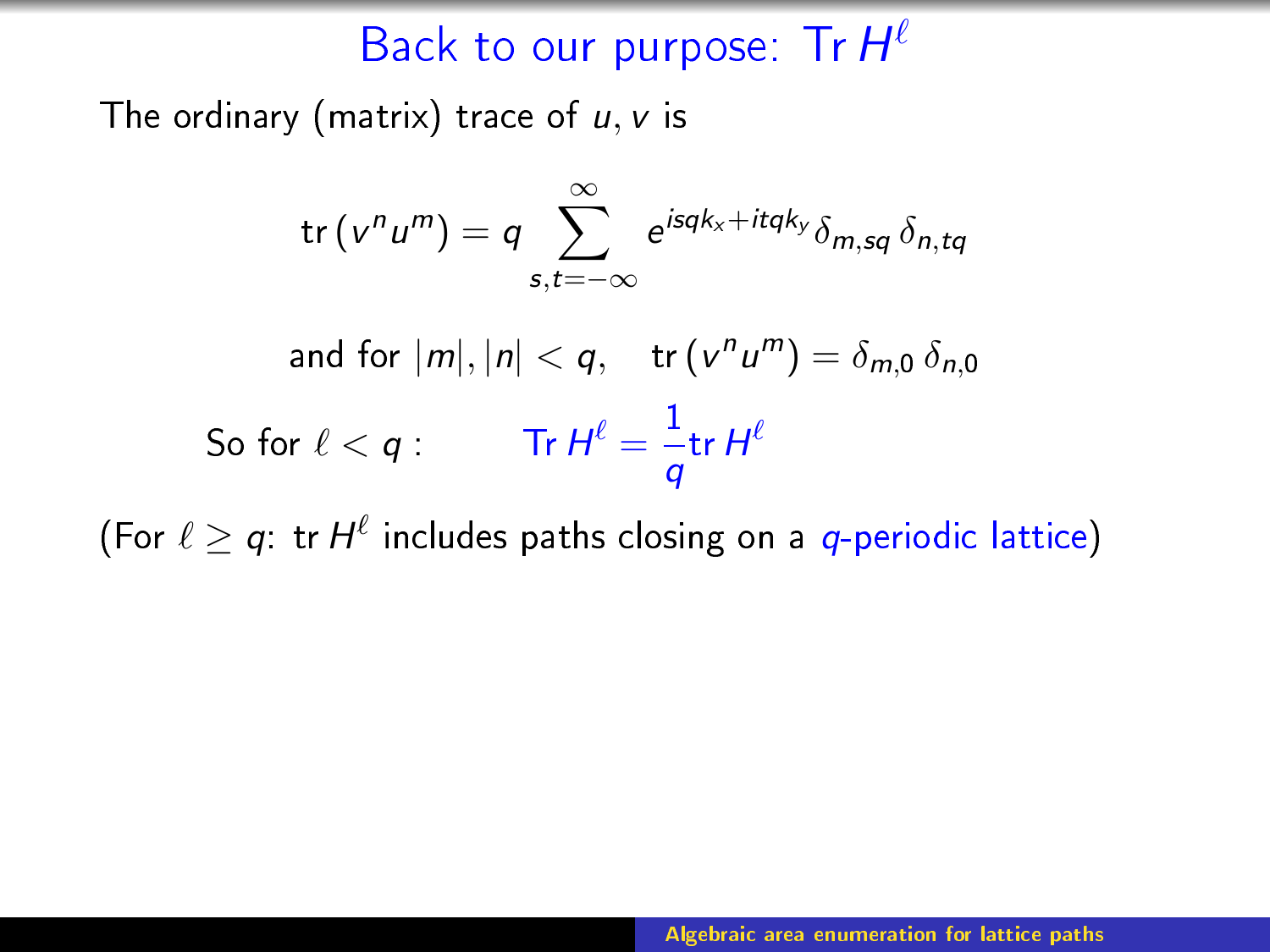# Back to our purpose: Tr  $H^{\ell}$

The ordinary (matrix) trace of  $u, v$  is

$$
\text{tr}\left(v^n u^m\right) = q \sum_{s,t=-\infty}^{\infty} e^{i s q k_x + it q k_y} \delta_{m,sq} \, \delta_{n,tq}
$$

$$
\text{and for } |m|, |n| < q, \quad \text{tr}\left(v^n u^m\right) = \delta_{m,0} \, \delta_{n,0}
$$
\n
$$
\text{So for } \ell < q: \qquad \text{Tr}\, H^\ell = \frac{1}{q} \text{tr}\, H^\ell
$$

(For  $\ell \geq q$ : tr $H^{\ell}$  includes paths closing on a  $q$ -periodic lattice) Define the secular determinant

$$
\det(1 - zH) = 1 - z \operatorname{tr} H + \frac{z^2}{2} \left[ (\operatorname{tr} H)^2 - \operatorname{tr} H^2 \right] + \cdots
$$
  
so  $\ln \det(1 - zH) = \operatorname{tr} \ln(1 - zH) = -\sum_{n=1}^{\infty} \frac{z^n}{n} \operatorname{tr} H^n$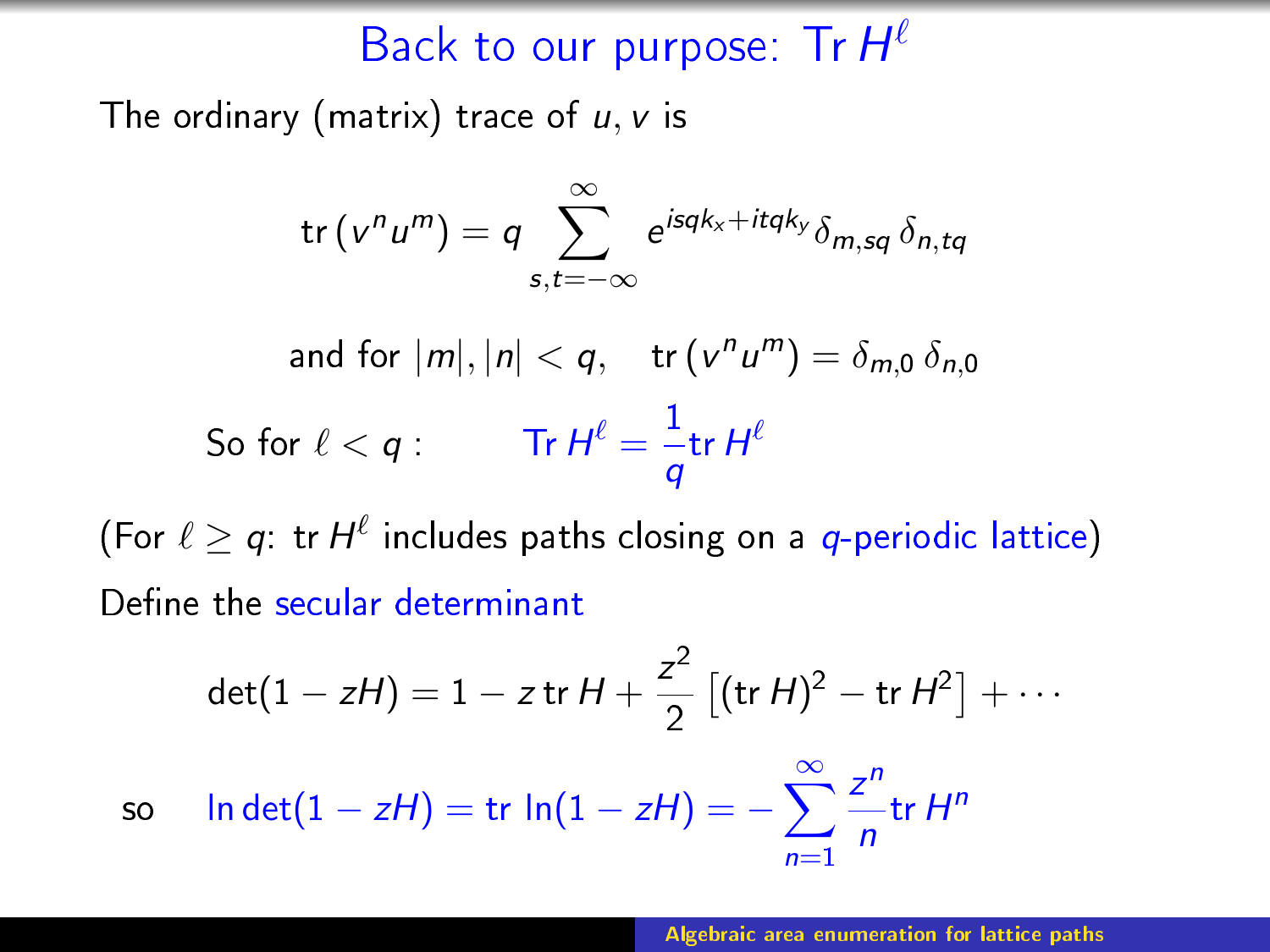# Finishing touch

- Automorphism  $u \rightarrow -uv$  preserves algebra (more on that later)
- Hamiltonian becomes 2-paradiagonal (0 diagonal)
- Putting Casimirs  $u^q = v^q = 1$  the secular matrix becomes

$$
1 - zH = \begin{pmatrix} 1 & (Q-1)z & 0 & \cdots & 0 & 0 \\ (\frac{1}{Q}-1)z & 1 & (Q^2-1)z & \cdots & 0 & 0 \\ 0 & (\frac{1}{Q^2}-1)z & 1 & \cdots & 0 & 0 \\ \vdots & \vdots & \vdots & \ddots & \vdots & \vdots \\ 0 & 0 & 0 & \cdots & 1 & (Q^{q-1}-1)z \\ 0 & 0 & 0 & \cdots & (\frac{1}{Q^{q-1}}-1)z & 1 \end{pmatrix}
$$

• 1-zH becomes special 3-diagonal

Save it in the fridge and move on to another type of walks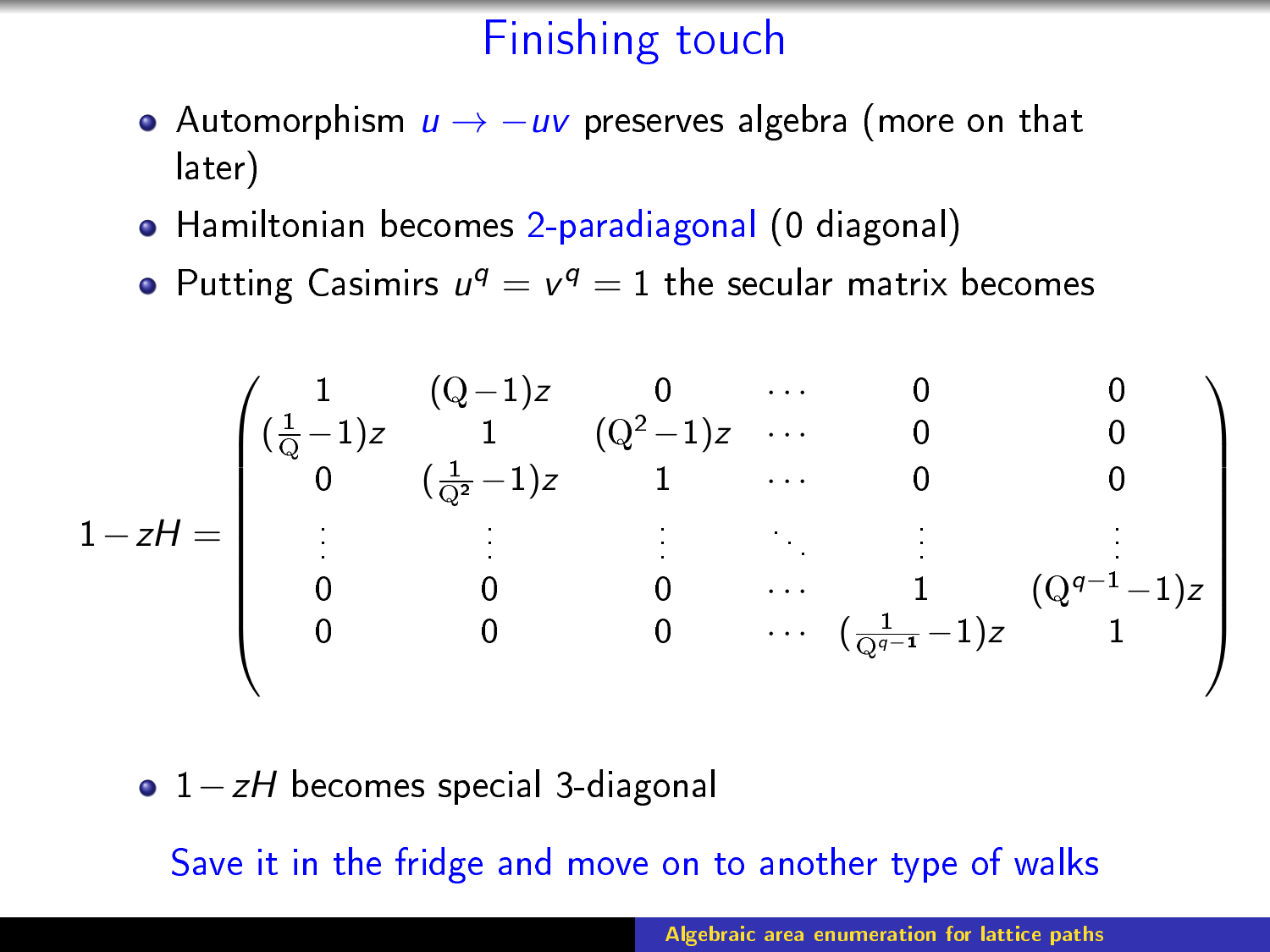# Case study of forward-moving walks: Dyck paths



$$
H = UV + V^{\dagger}U
$$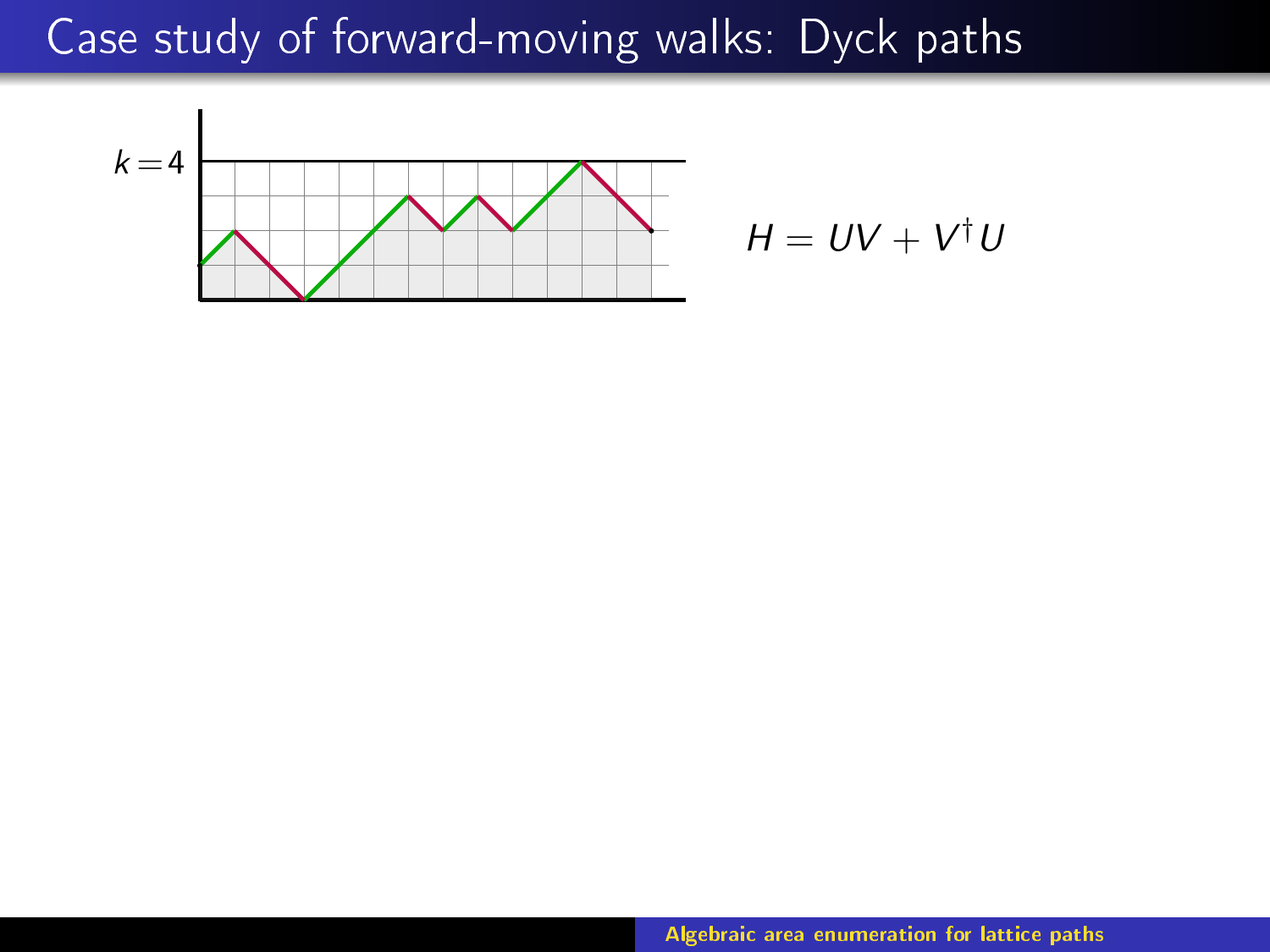# Case study of forward-moving walks: Dyck paths



No lattice points below 0 or  $k \Rightarrow V^{k+1} = V^{\dagger^{k+1}} = 0$ 

 $V^{-1}$  does not exist;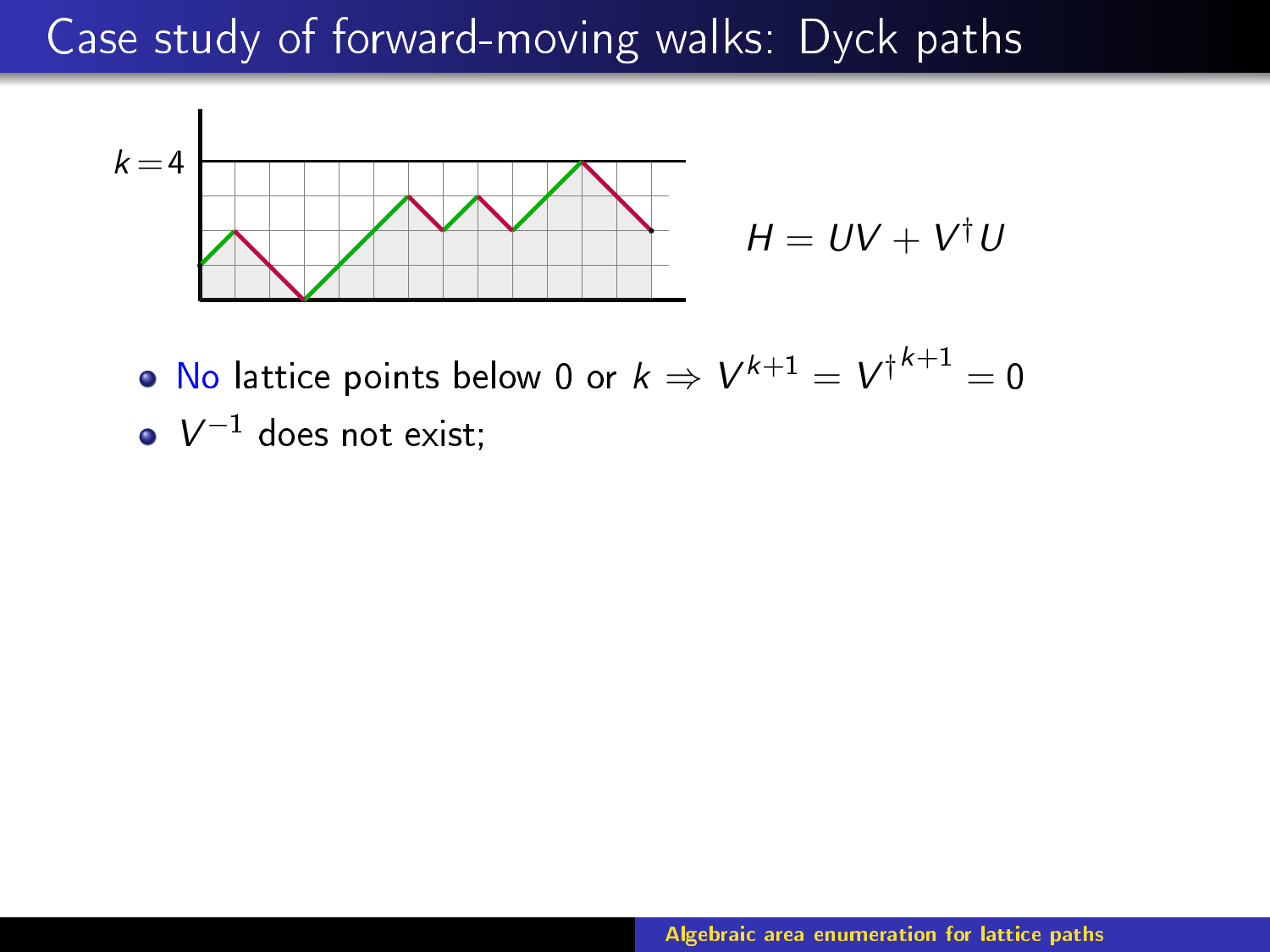## Case study of forward-moving walks: Dyck paths



$$
H = UV + V^{\dagger}U
$$

No lattice points below 0 or  $k \Rightarrow V^{k+1} = V^{\dagger^{k+1}} = 0$ 

$$
\bullet \ \ V^{-1} \text{ does not exist; } Q \to q \text{ (real) and } (k+1) \times (k+1) \text{ matrices}
$$

$$
U = \begin{pmatrix} 1 & 0 & 0 & \cdots & 0 & 0 \\ 0 & q & 0 & \cdots & 0 & 0 \\ 0 & 0 & q^2 & \cdots & 0 & 0 \\ \vdots & \vdots & \vdots & & \vdots & \vdots \\ 0 & 0 & 0 & \cdots & q^{k-1} & 0 \\ 0 & 0 & 0 & \cdots & 0 & q^k \end{pmatrix}, V = \begin{pmatrix} 0 & 1 & 0 & 0 & \cdots & 0 & 0 \\ 0 & 0 & 1 & 0 & \cdots & 0 & 0 \\ 0 & 0 & 0 & 1 & \cdots & 0 & 0 \\ \vdots & \vdots & \vdots & & & \vdots & \vdots \\ 0 & 0 & 0 & 0 & \cdots & 0 & 1 \\ 0 & 0 & 0 & 0 & \cdots & 0 & 0 \end{pmatrix}
$$

$$
VU = qUV, \quad VV^{\dagger} = 1 - |k\rangle\langle k|, \quad V^{\dagger}V = 1 - |0\rangle\langle 0|
$$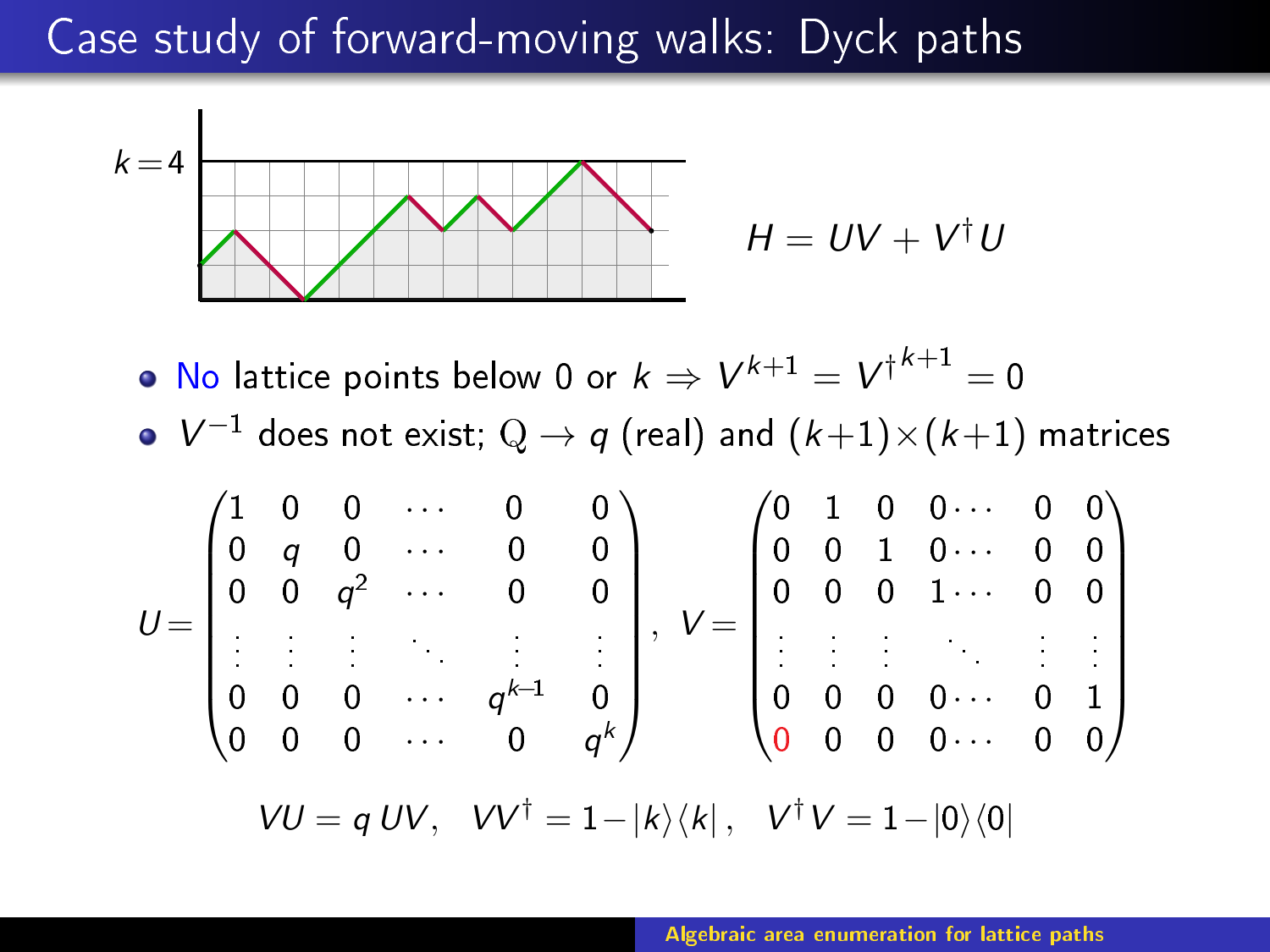$$
H = q^{1/2} \begin{pmatrix} 0 & 1 & 0 & 0 & \cdots & 0 & 0 \\ 1 & 0 & q & 0 & \cdots & 0 & 0 \\ 0 & q & 0 & q^2 & \cdots & 0 & 0 \\ \vdots & \vdots & \vdots & & & & \vdots \\ 0 & 0 & 0 & 0 & \cdots & 0 & q^{k-1} \\ 0 & 0 & 0 & 0 & \cdots & q^{k-1} & 0 \end{pmatrix} \text{ (adds siera)}
$$

 $\bullet$  "States" in  $(k+1)$ -dim space correspond to vertical position

- $\bullet$   $\langle m|$  H  $|n\rangle = H_{mn}$ : step from height m to n weighted by area
- Hamiltonian is the transition matrix of the path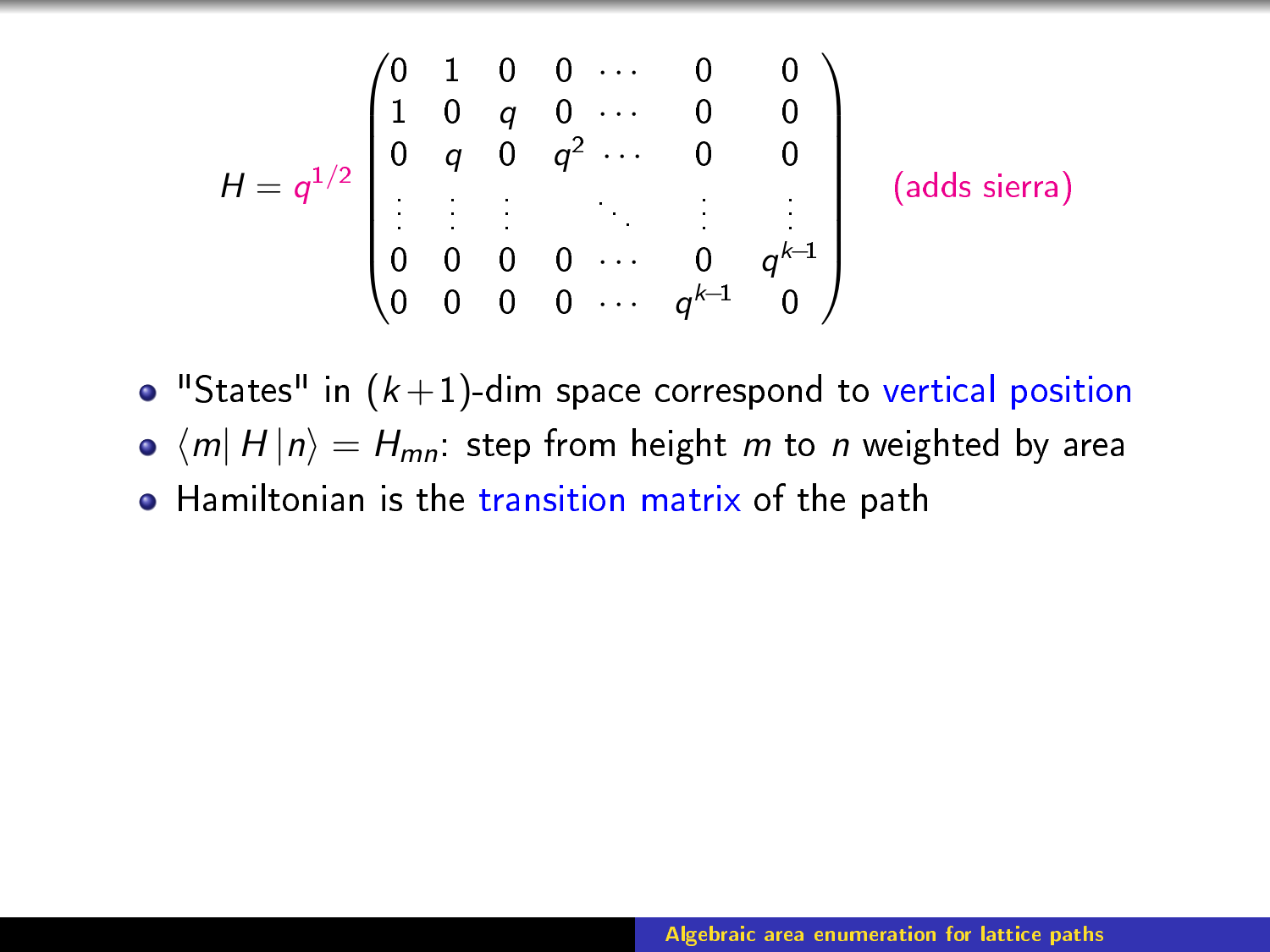$$
H = q^{1/2} \begin{pmatrix} 0 & 1 & 0 & 0 & \cdots & 0 & 0 \\ 1 & 0 & q & 0 & \cdots & 0 & 0 \\ 0 & q & 0 & q^2 & \cdots & 0 & 0 \\ \vdots & \vdots & \vdots & & & \vdots & \vdots \\ 0 & 0 & 0 & 0 & \cdots & 0 & q^{k-1} \\ 0 & 0 & 0 & 0 & \cdots & q^{k-1} & 0 \end{pmatrix} \text{ (adds siera)}
$$

 $\bullet$  "States" in  $(k+1)$ -dim space correspond to vertical position

 $\bullet$   $\langle m|$  H  $|n\rangle = H_{mn}$ : step from height m to n weighted by area

Hamiltonian is the transition matrix of the path

Define full length and area generating function

$$
G_{k,mn}(z,q) = \sum_{\text{paths}} N(\ell, A; m, n) z^{\ell} q^A
$$
  
= 
$$
\sum_{\ell} z^{\ell} \langle m | H^{\ell} | n \rangle = \langle m | (1 - zH)^{-1} | n \rangle
$$

(no secular determinant yet, but...)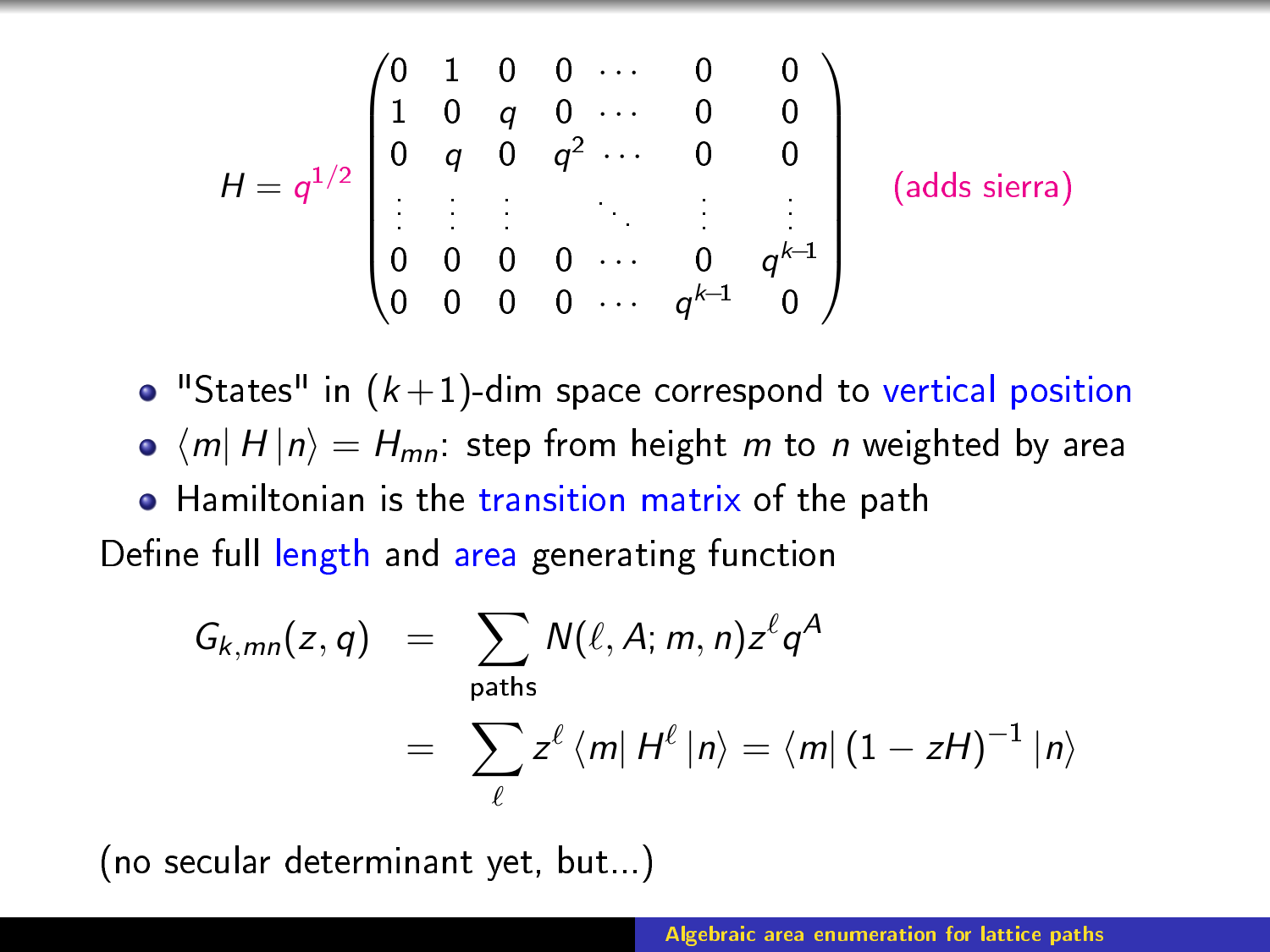...
$$
Vol\hat{a}!
$$
  $\langle m|(1 - zH)^{-1}|n\rangle = \frac{\det(1 - zH)_{(mn)}}{\det(1 - zH)}$  *(mn-minor)*

First real use of matrices: because of special structure of H, minors can be related to full secular determinant

Define  $\mathcal{Z}_k(z,q) = \det(1 - zH)$  [for  $(k+1)$ -dim H]. Then

$$
G_{k,mn}(z,q) = z^{m-n}q^{\frac{m^2-n^2}{2}} \frac{\mathcal{Z}_{m-1}(z,q)\mathcal{Z}_{k-n-1}(zq^{n+1},q)}{\mathcal{Z}_k(z,q)}
$$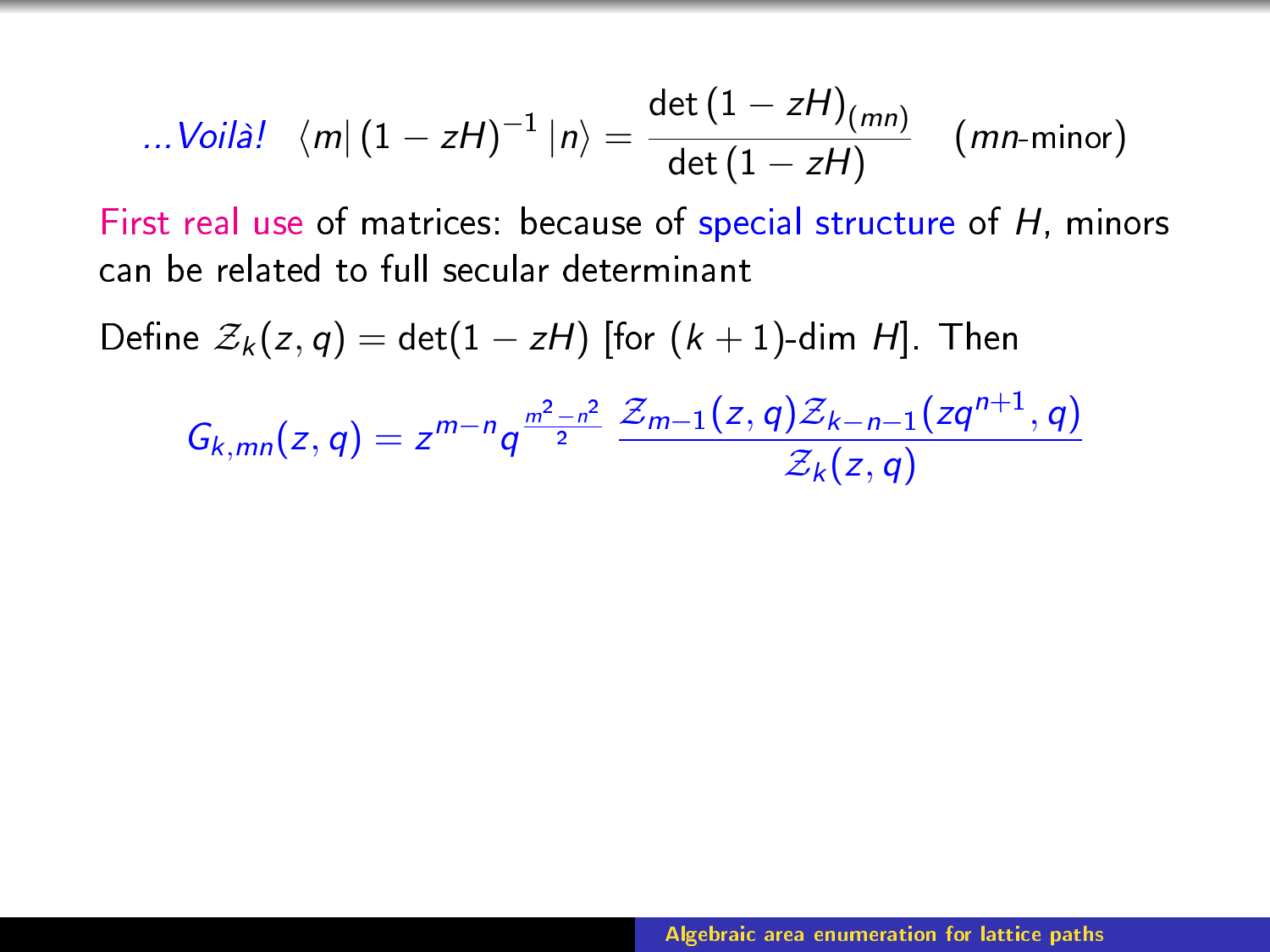...
$$
Vol\hat{a}!
$$
  $\langle m|(1 - zH)^{-1}|n\rangle = \frac{\det(1 - zH)_{(mn)}}{\det(1 - zH)}$  *(mn-minor)*

First real use of matrices: because of special structure of H, minors can be related to full secular determinant

Define  $\mathcal{Z}_k(z,q) = \det(1 - zH)$  [for  $(k + 1)$ -dim H]. Then

$$
G_{k,mn}(z,q) = z^{m-n}q^{\frac{m^2-n^2}{2}} \frac{\mathcal{Z}_{m-1}(z,q)\mathcal{Z}_{k-n-1}(zq^{n+1},q)}{\mathcal{Z}_k(z,q)}
$$

Result for unrestricted  $(k = \infty)$  excursions  $(m = n = 0)$  as a ratio  $f(zq,q)/f(z,q)$  was known (Bousquet-Mélou, Bacher) New result∗/insight:

- Derivation for bounded meanders  $(k, m, n$  nontrivial)
- $\bullet$  Identification of components as determinants
- Several (old and new) dualities and recursion relations

algebraic manipulations instead of combinatorial relations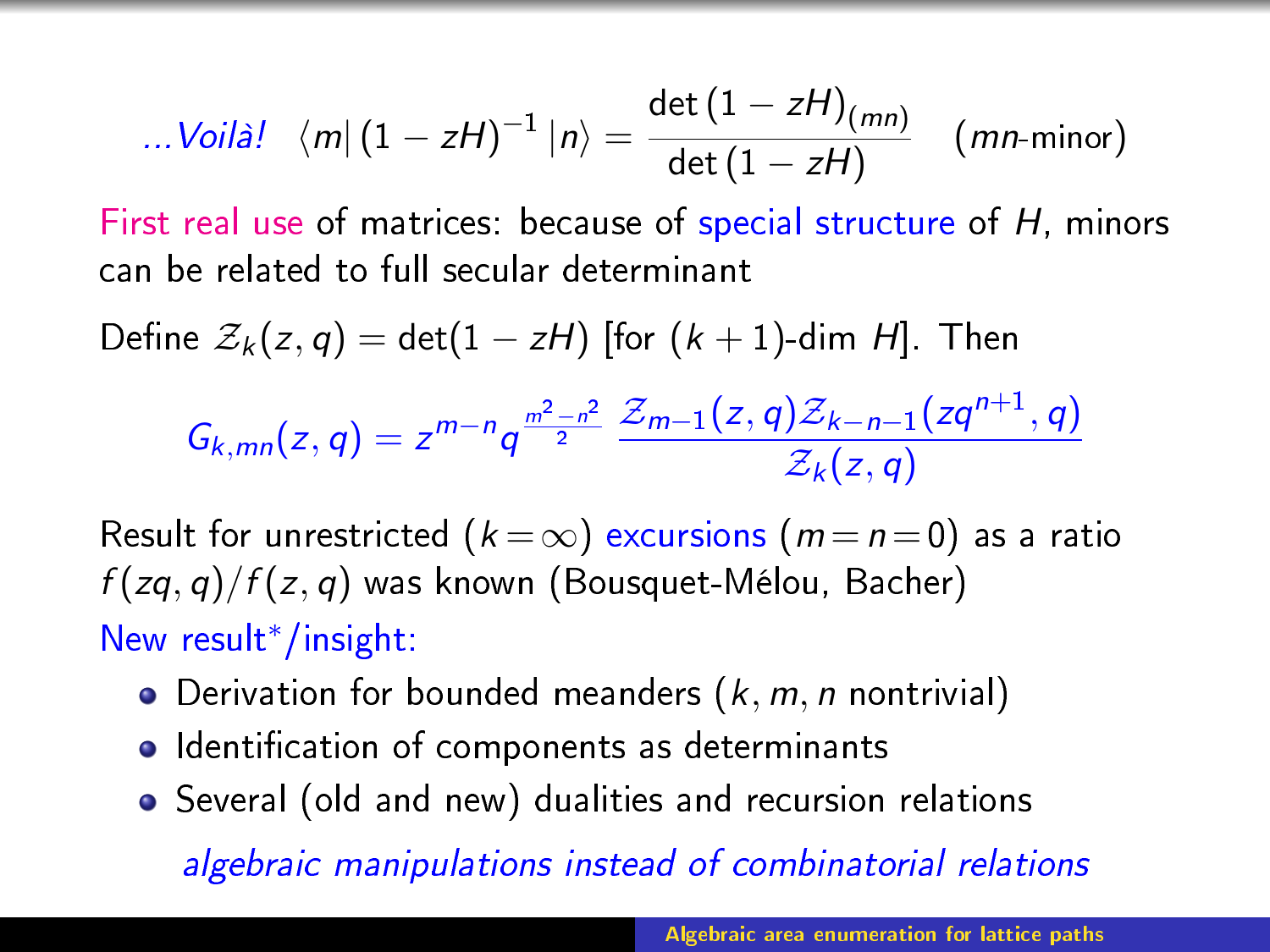# Physics-solving the secular determinant

Consider: 
$$
Z = det \begin{pmatrix} 1 & z\alpha_1 & 0 & \cdots & 0 & 0 \\ z\beta_1 & 1 & z\alpha_2 & \cdots & 0 & 0 \\ 0 & z\beta_2 & 1 & \cdots & 0 & 0 \\ \vdots & \vdots & \vdots & \ddots & \vdots & \vdots \\ 0 & 0 & 0 & \cdots & 1 & z\alpha_k \\ 0 & 0 & 0 & \cdots & z\beta_k & 1 \end{pmatrix}
$$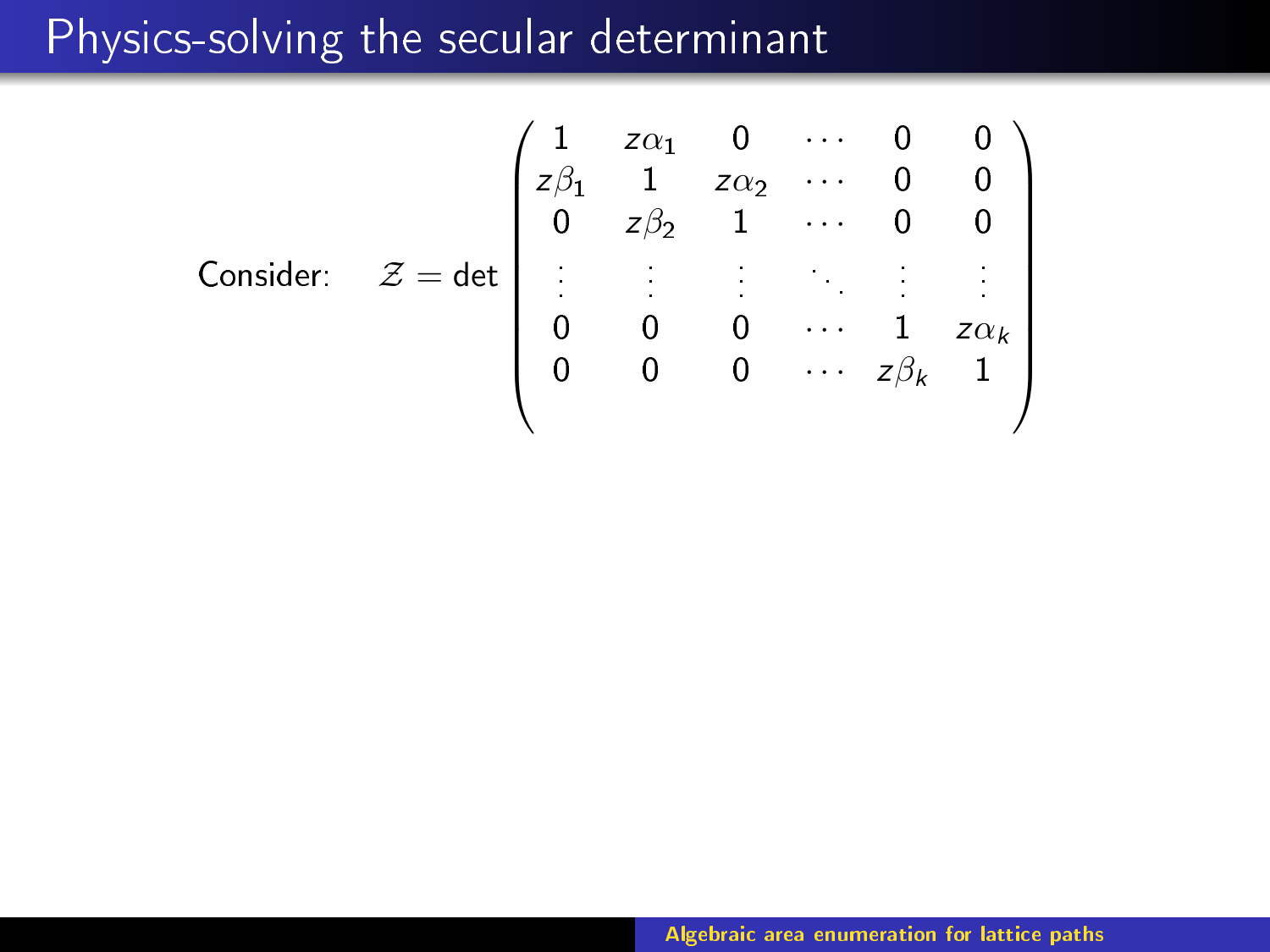## Physics-solving the secular determinant

Consider: 
$$
Z = det \begin{pmatrix} 1 & z\alpha_1 & 0 & \cdots & 0 & 0 \\ z\beta_1 & 1 & z\alpha_2 & \cdots & 0 & 0 \\ 0 & z\beta_2 & 1 & \cdots & 0 & 0 \\ \vdots & \vdots & \vdots & \ddots & \vdots & \vdots \\ 0 & 0 & 0 & \cdots & 1 & z\alpha_k \\ 0 & 0 & 0 & \cdots & z\beta_k & 1 \end{pmatrix}
$$

Basic observation:  $Z$  is the grand canonical partition function of exclusion statistics-2 particles on energy levels  $1, 2, \ldots, k$  with spectral factors  $\pmb{s}_j = \pmb{e}^{-\beta \pmb{\epsilon}_j} = \alpha_j \beta_j$  and fugacity  $\pmb{y} = -\pmb{z}^2$ 

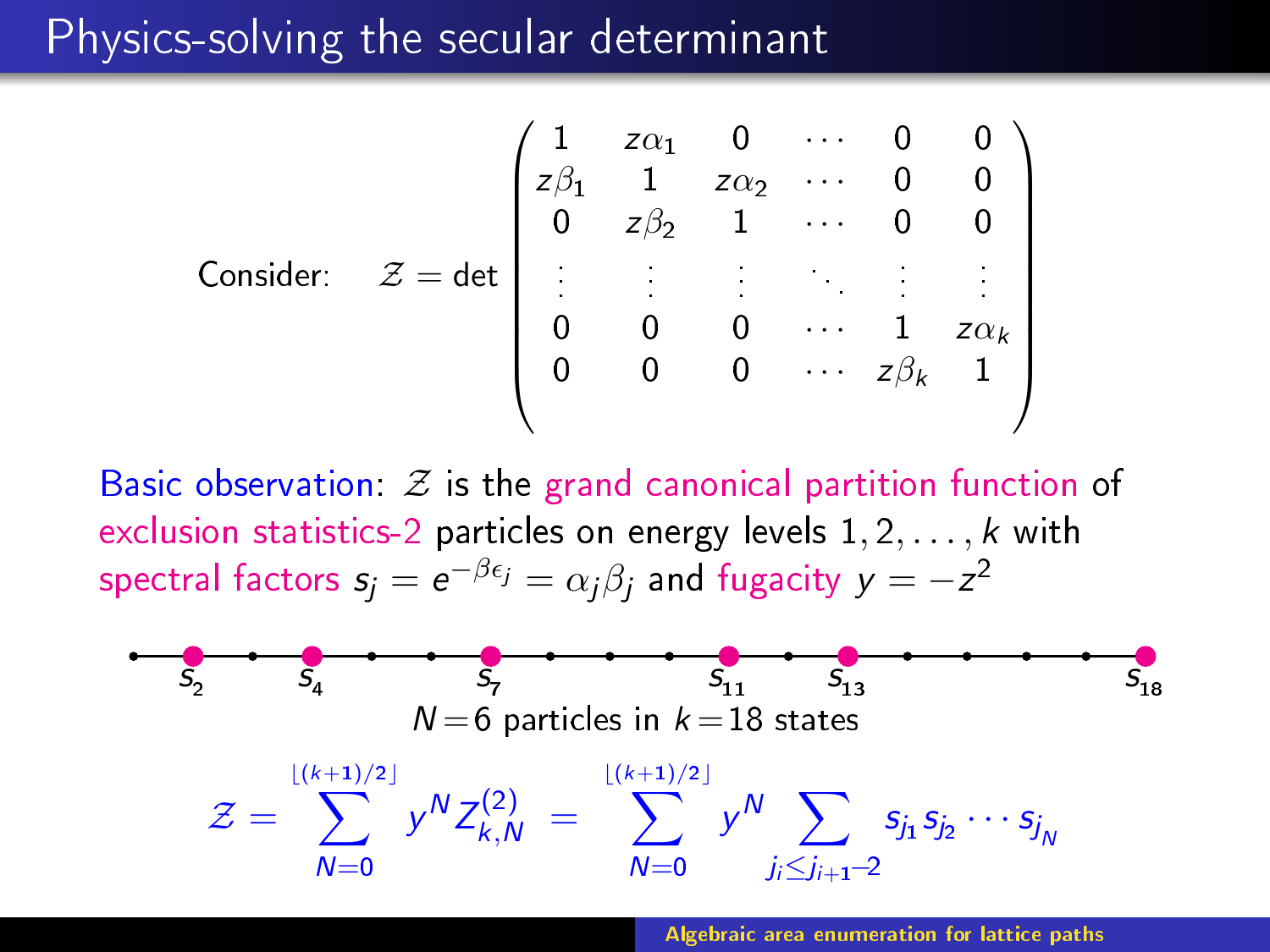Square lattice walks: secular matrix gives spectral factors

$$
s_j = (Q^j - 1)(Q^{-j} - 1) = 4\sin^2(\pi j p/q)
$$

Mapping ln det $(1 - zH) = -\sum^{\infty}$  $n=1$ z n  $\frac{1}{n}$ tr H<sup>n</sup>

to  $\quad$  (Grand potential)  $\;$  In  $\mathcal{Z}=\sum^{\infty}$  $n=1$  $y^n b_n$  (cluster coefficients)

and calculating cluster coefficients for exclusion-2 particles, we get

$$
\text{tr } H^{2n} = \sum_{\substack{l_1, l_2, \dots, l_i \\ \text{composition of } n}} c_2(l_1, l_2, \dots, l_i) \sum_{j=1}^{k-i+1} s_j^{l_1} s_{j+1}^{l_2} \dots s_{j+i-1}^{l_i}
$$

$$
c_2(l_1, l_2, \dots, l_i) = \frac{2n}{l_1} {l_1 + l_2 - 1 \choose l_2} {l_2 + l_3 - 1 \choose l_3} \dots {l_{i-1} + l_i \choose l_i}
$$

Compositions: ordered partitions (e.g.,  $3=2+1=1+2=1+1+1$ ),  $2^{n-1}$  in all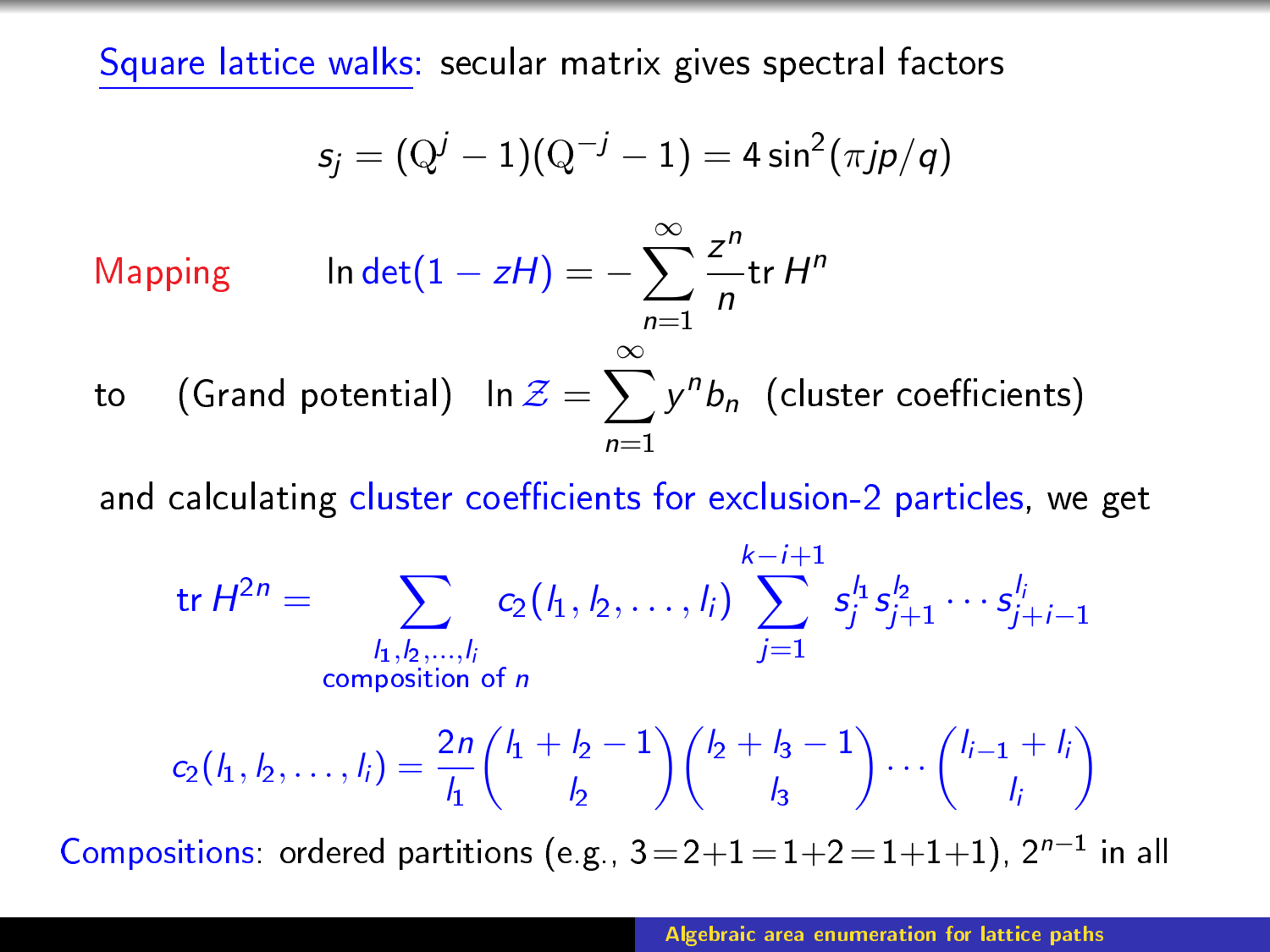Finally, expanding the trigo sum and extracting its  $Q^A$  part, we obtain the number of walks of length  $\ell = 2n$  and area A

2lb 2lb 2lb 2lb

C<sup>2</sup>n(A) = X l1,l2,...,l j composition of n X 2l<sup>3</sup> k3=0 X 2l<sup>4</sup> k4=0 . . . Xj kj=0 Y j i=3 2li ki 2l<sup>1</sup> l1+A+ P<sup>j</sup> i=3 (i −2)(k<sup>i</sup> −li) 2l<sup>2</sup> l2−A− P<sup>j</sup> i=3 (i −1)(k<sup>i</sup> −li) 

(Ouvry & Wu, based on earlier work by Kreft)

- Explicit, but quite complicated
- Computational complexity increases with  $\ell=2n$
- **•** Perhaps other expressions available?
- tr $\,H^{2n}$  for special values of  $\,p,q$  leads to sequences of Apéry-like numbers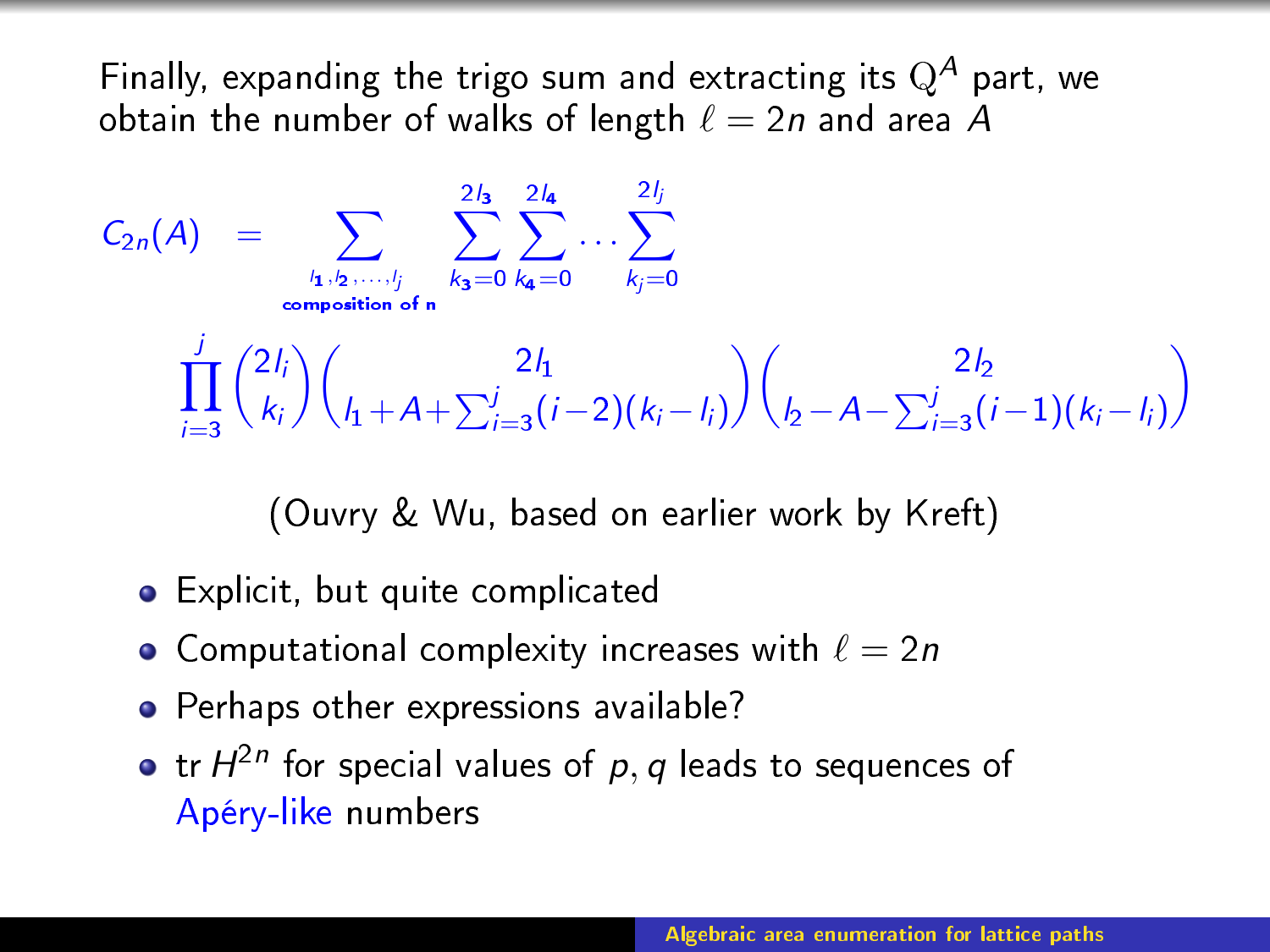Dyck paths: Secular determinant gives spectral factors  $s_j = q^{2j}$ 

 $\mathsf{s}_j = e^{-\beta \epsilon_j}$ : equidistant spectrum (harmonic oscillator) Full machinery of SM/QM and bosonization at play

$$
\mathcal{Z}_k = \sum_{N=0}^{\lfloor (k+1)/2 \rfloor} y^N Z_{k,N}^{(2)}
$$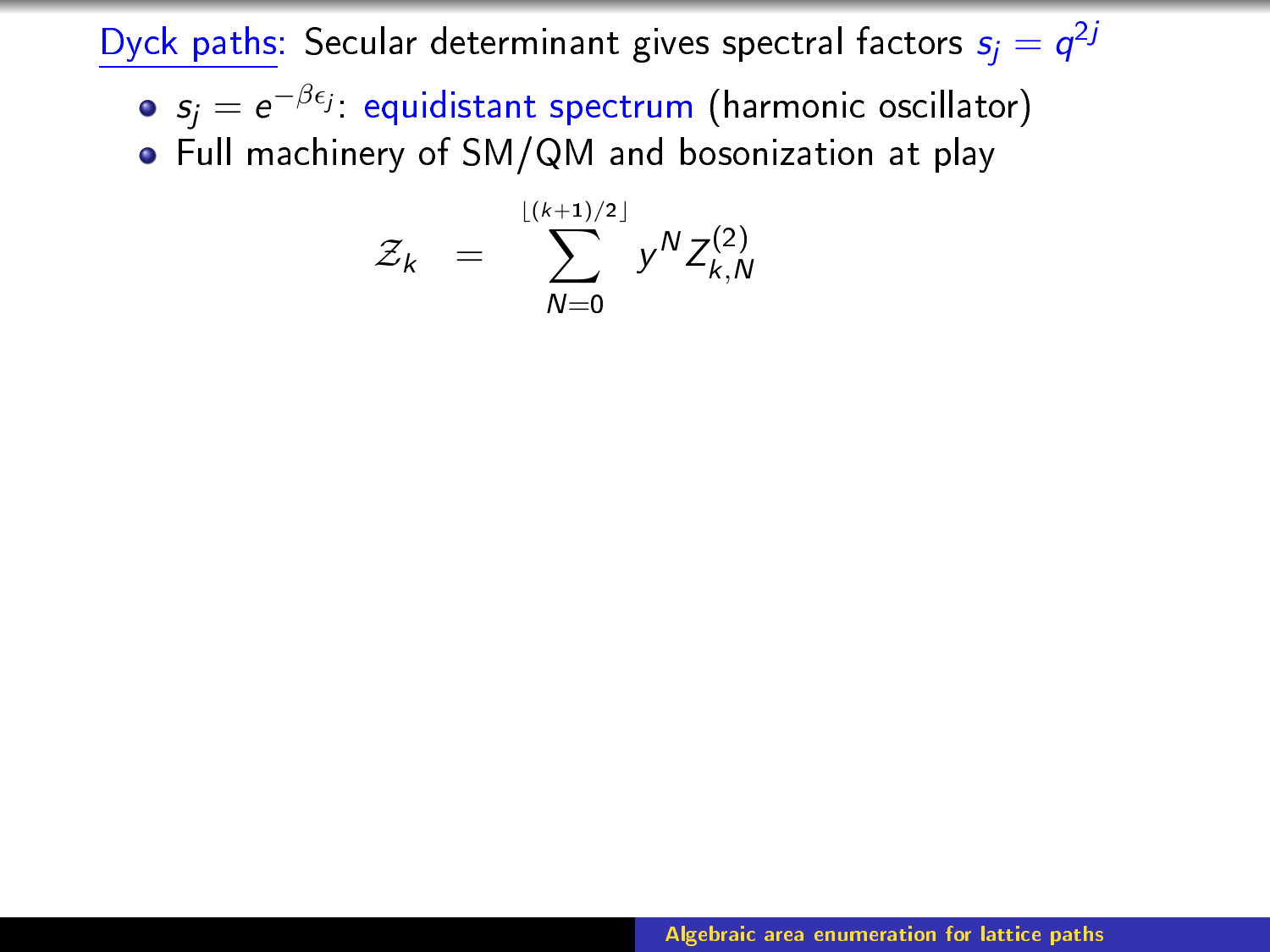Dyck paths: Secular determinant gives spectral factors  $s_j = q^{2j}$ 

 $\mathsf{s}_j = e^{-\beta \epsilon_j}$ : equidistant spectrum (harmonic oscillator) Full machinery of SM/QM and bosonization at play

$$
\mathcal{Z}_k = \sum_{N=0}^{\lfloor (k+1)/2 \rfloor} y^N Z_{k,N}^{(2)}
$$
\n(bosonization) = 
$$
\sum_{N=0}^{\lfloor (k+1)/2 \rfloor} (-z^2)^N q^{N(N-1)} Z_{k-2(N-1),N}^B
$$

where 
$$
Z_{k,N}^B = \prod_{j=1}^{k-1} \frac{1 - q^{j+N}}{1 - q^j} = \prod_{j=1}^N \frac{1 - q^{j+k-1}}{1 - q^j}
$$
  

$$
= \frac{[k+N-1]_q}{[N]_q [k-1]_q} = {k+N-1 \choose N}_q
$$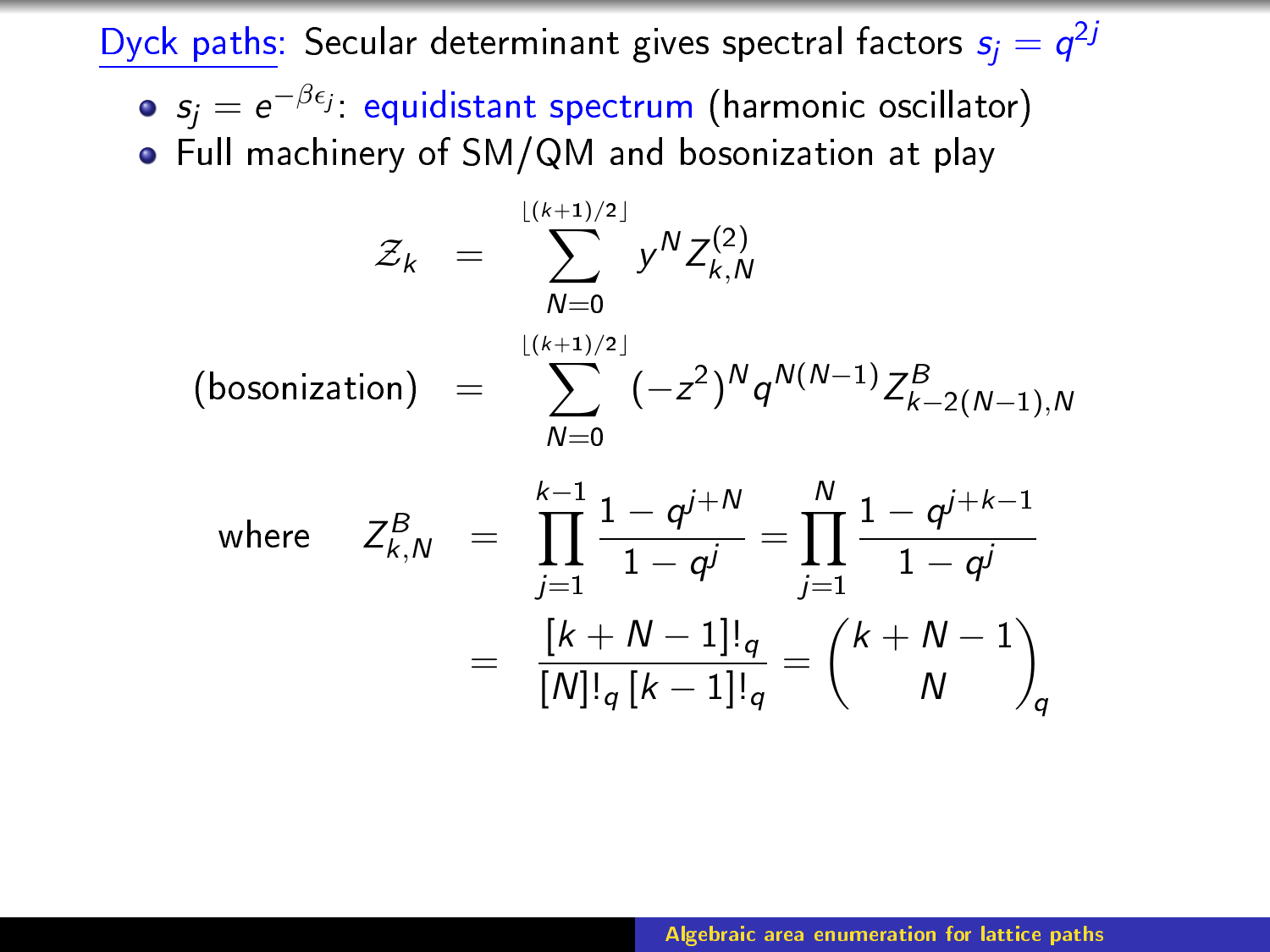Dyck paths: Secular determinant gives spectral factors  $s_j = q^{2j}$ 

 $\mathsf{s}_j = e^{-\beta \epsilon_j}$ : equidistant spectrum (harmonic oscillator) Full machinery of SM/QM and bosonization at play

$$
\mathcal{Z}_k = \sum_{N=0}^{\lfloor (k+1)/2 \rfloor} y^N Z_{k,N}^{(2)}
$$
\n(bosonization) = 
$$
\sum_{N=0}^{\lfloor (k+1)/2 \rfloor} (-z^2)^N q^{N(N-1)} Z_{k-2(N-1),N}^B
$$

where 
$$
Z_{k,N}^B = \prod_{j=1}^{k-1} \frac{1 - q^{j+N}}{1 - q^j} = \prod_{j=1}^N \frac{1 - q^{j+k-1}}{1 - q^j}
$$
  
\n
$$
= \frac{[k+N-1]!_q}{[N]!_q [k-1]!_q} = {k+N-1 \choose N}_q
$$
\nso  $Z_k(z,q) = \sum_{N=0}^{\lfloor (k+1)/2 \rfloor} (-z^2)^N q^{N(N-1)} {k - N + 1 \choose N}_q$ 

 $\mathcal{Z}_k(z,q)$  is a q-deformed Fibonacci polynomial in  $z^2$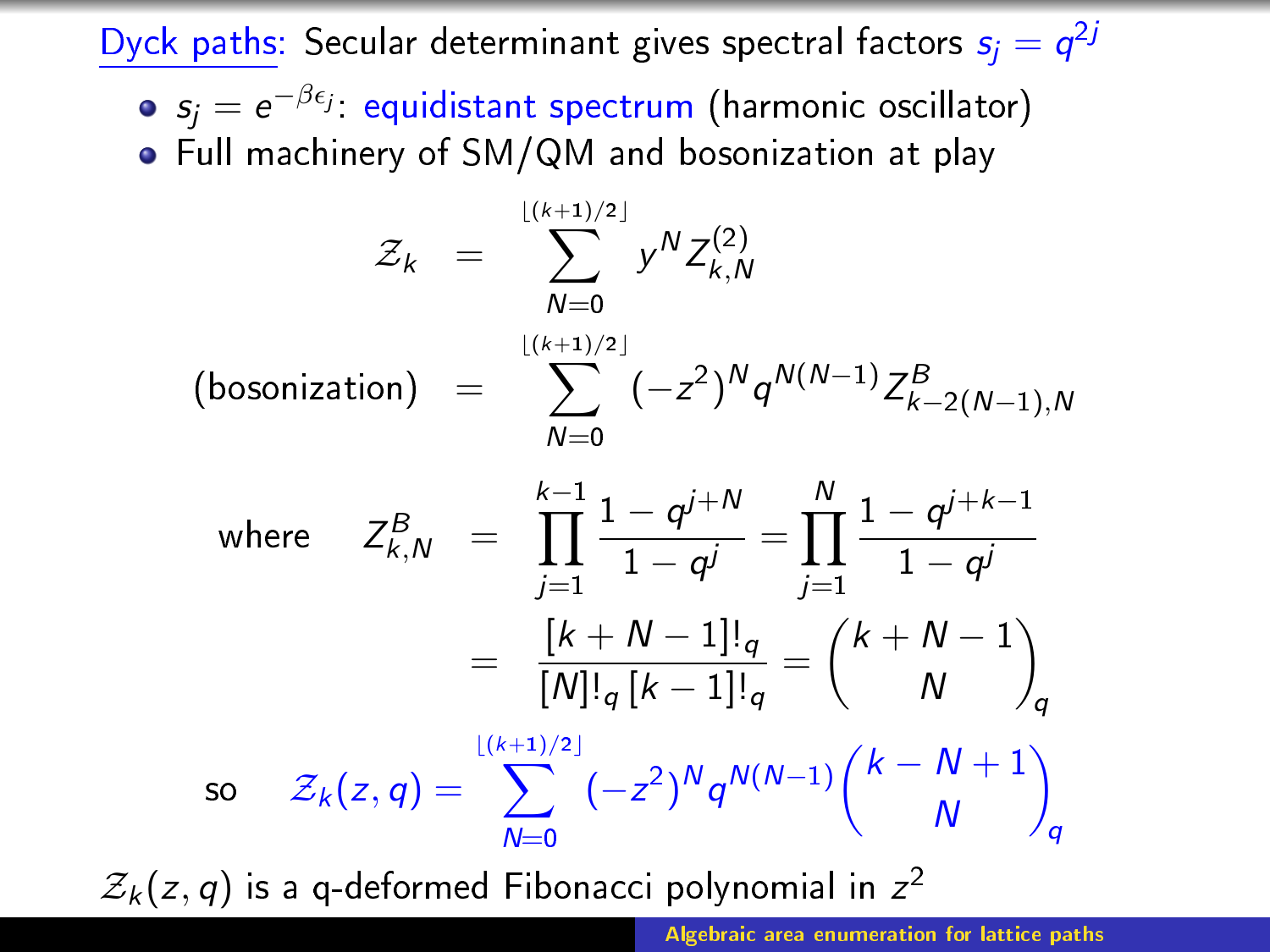Summarizing, full length and area Dyck paths generating function

$$
G_{k,mn}(z,q) = z^{m-n}q^{\frac{m^2-n^2}{2}} \frac{\mathcal{Z}_{m-1}(z,q)\mathcal{Z}_{k-n-1}(zq^{n+1},q)}{\mathcal{Z}_k(z,q)}
$$

$$
\mathcal{Z}_k(z,q) = \sum_{N=0}^{\lfloor (k+1)/2 \rfloor} q^{N(N-1)} \prod_{j=1}^N (-z^2) \frac{1 - q^{j+k-2N+1}}{1 - q^j}
$$

We can also derive

$$
\ln G_{k,mn}(z,q) = (n-m)\ln z + \frac{(n^2-m^2)}{2}\ln q + \sum_{\ell=1}^{\infty} \frac{z^{\ell}}{\ell} p_{k,mn;\ell}(q)
$$

with 
$$
p_{k,mn;\ell} = \sum_{\substack{h_1, h_2, \ldots, h_j; j \leq k \\ \text{composition of } n}} c_2(l_1, l_2, \ldots, l_j) q^{\sum_{i=1}^j (i-1)l_i} \sum_{r = max(m-j, 0)}^{min(k-j, n)} q^{r\ell}
$$

"Close" to  $\langle m| H^{\ell} | n \rangle$  (cf. ln  $\mathcal{Z} = \ln(1 - zH) = -\sum_{\ell} \text{tr } H^{\ell} / \ell$ ) but...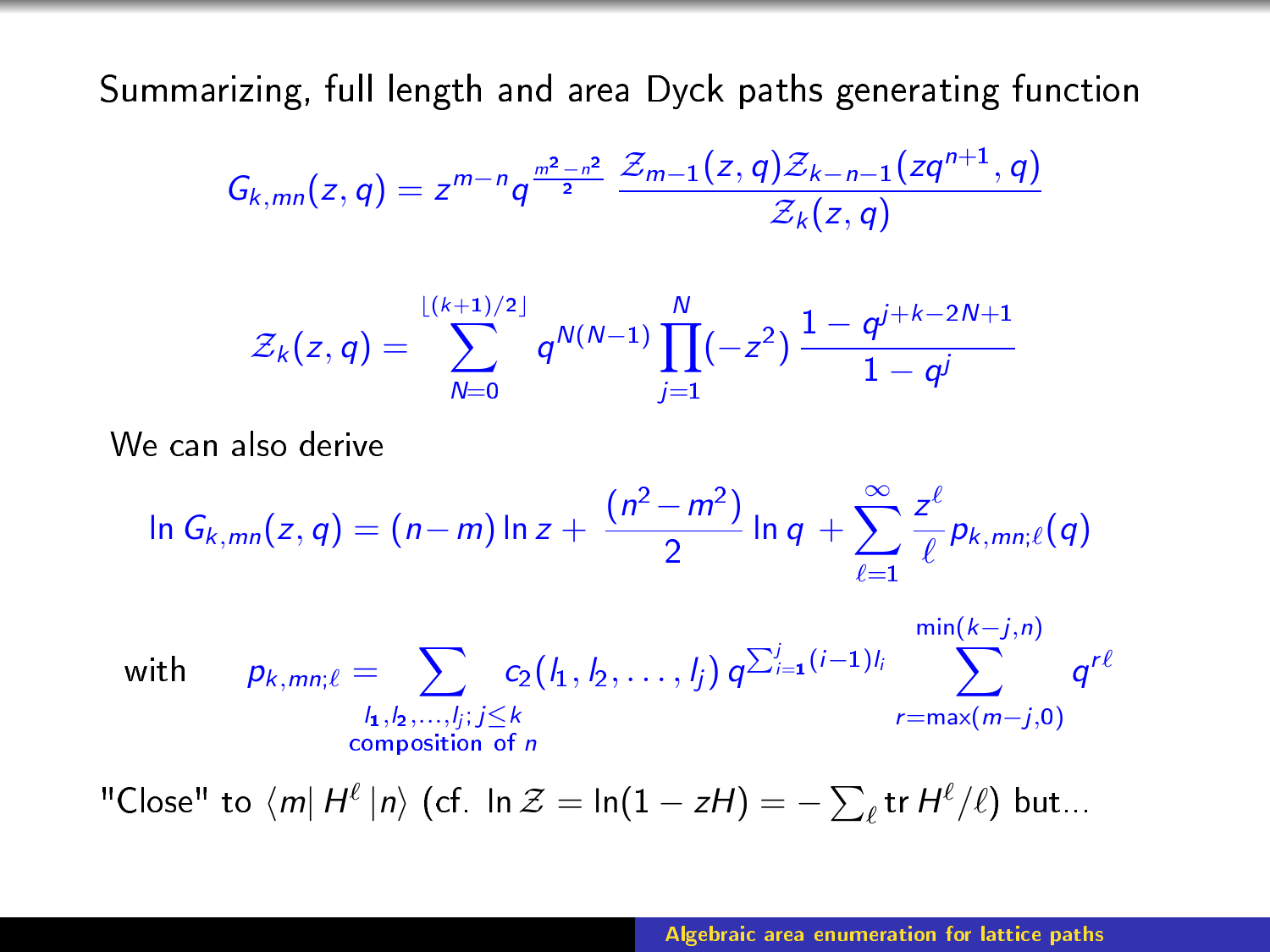# Other walks, other statistics: a taste

- What about other types of (planar or forward-moving) walks?
- Why only exclusion-2? What about other statistics?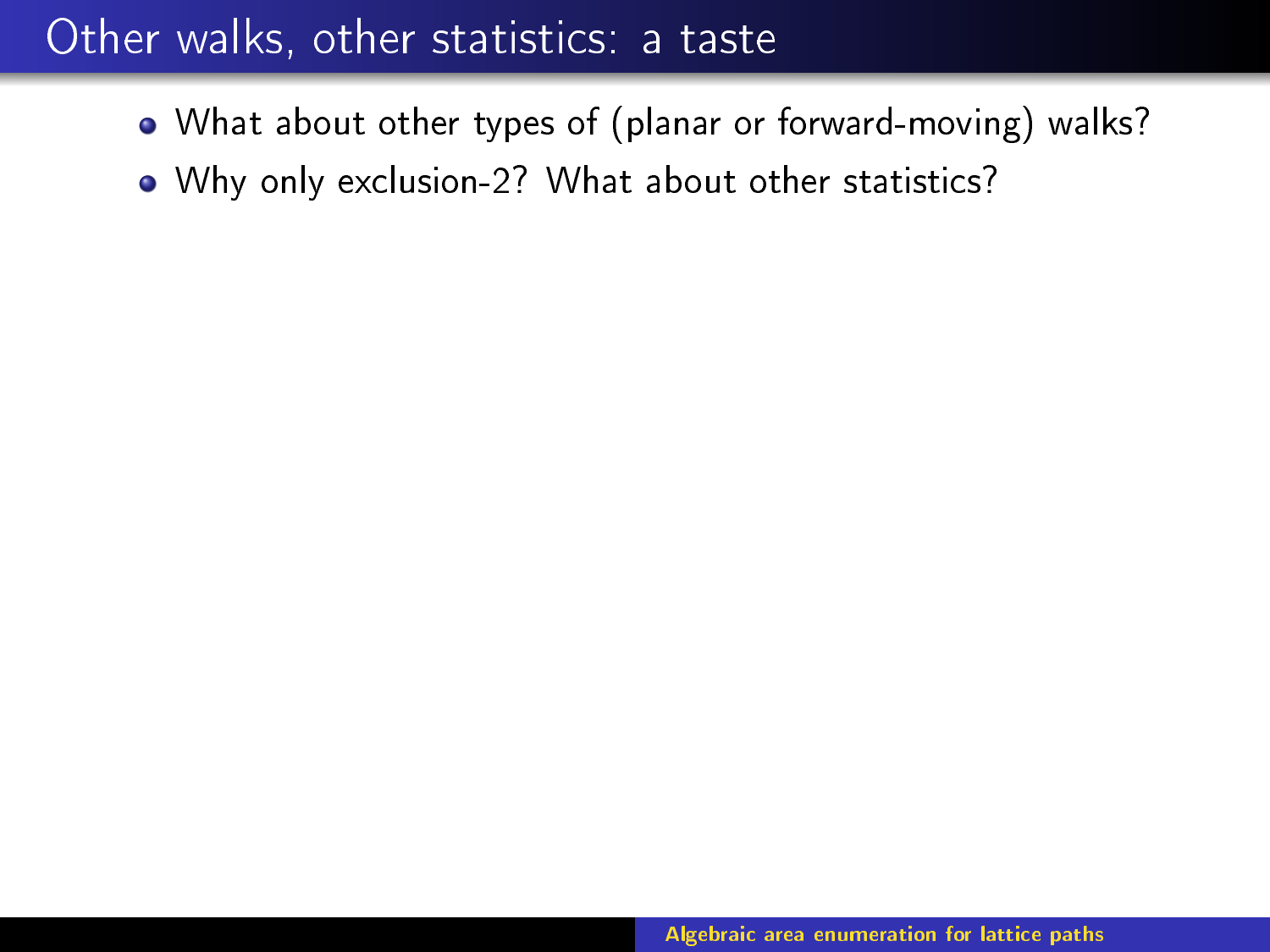# Other walks, other statistics: a taste

- What about other types of (planar or forward-moving) walks?
- Why only exclusion-2? What about other statistics?

The two questions are related.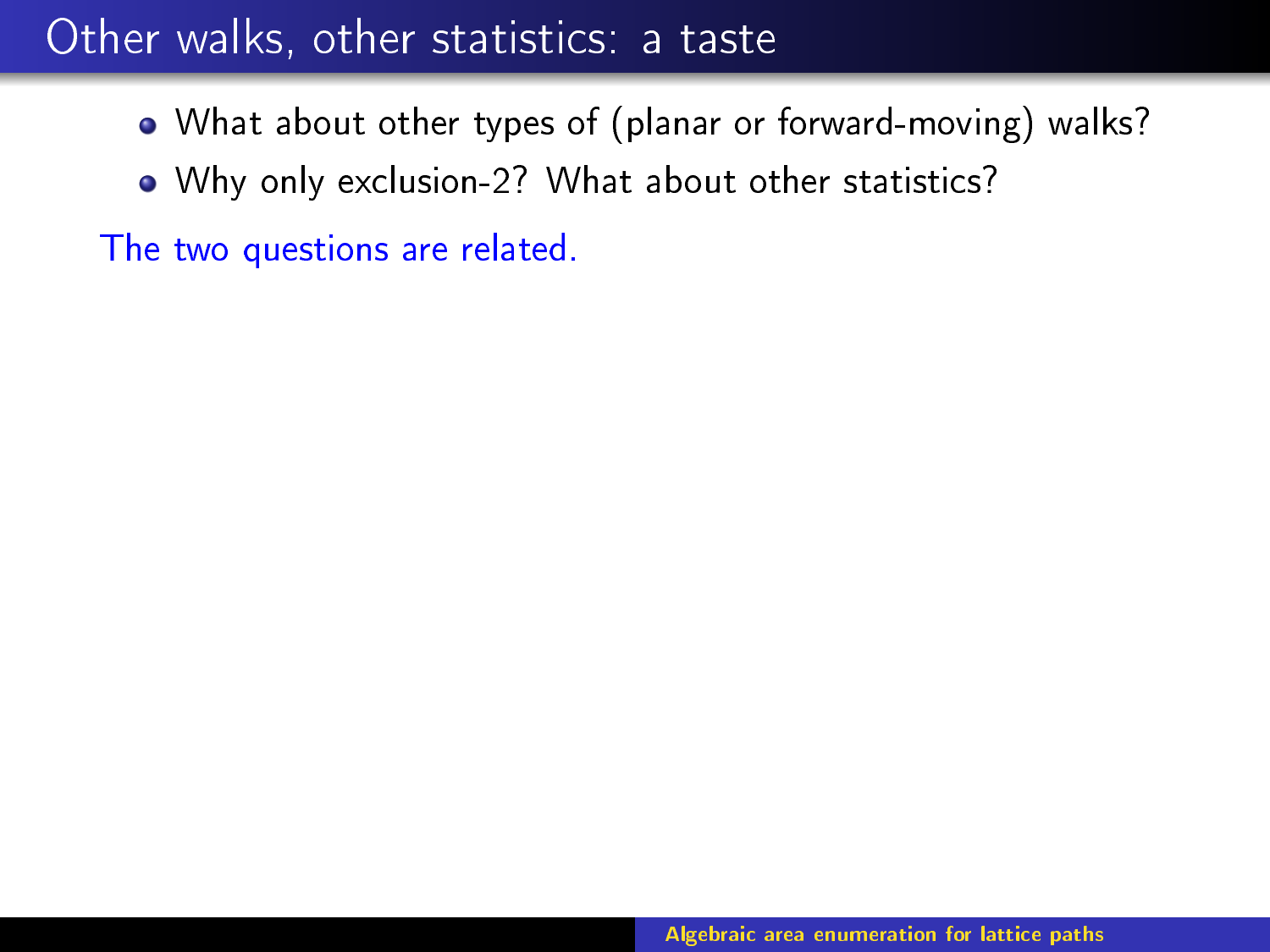# Other walks, other statistics: a taste

- What about other types of (planar or forward-moving) walks?
- Why only exclusion-2? What about other statistics?

## The two questions are related.

Consider the off-diagonal matrix  $H_g$  with matrix elements

 $(H_{\sigma})_{ii} = \alpha_i \delta_{i+1,i} + \beta_i \delta_{i,i+\sigma-1}$ ,  $0 \le i, j \le k$ 

One side-diagonal above the diagonal, the other  $g-1$  steps below it

Basic fact:  $\mathcal{Z}_{g}(y_g) = \det(1 - zH_g)$ 

- $\in \mathcal{Z}(y_g)$  grand partition function of exclusion-g particles
- Fugacity  $y_g = -z^g$
- Spectral factors  $s_i = \beta_i \alpha_i \alpha_{i+1} \cdots \alpha_{i+g-2}$
- $g = 2$  reduces to previous cases (planar & Dyck walks)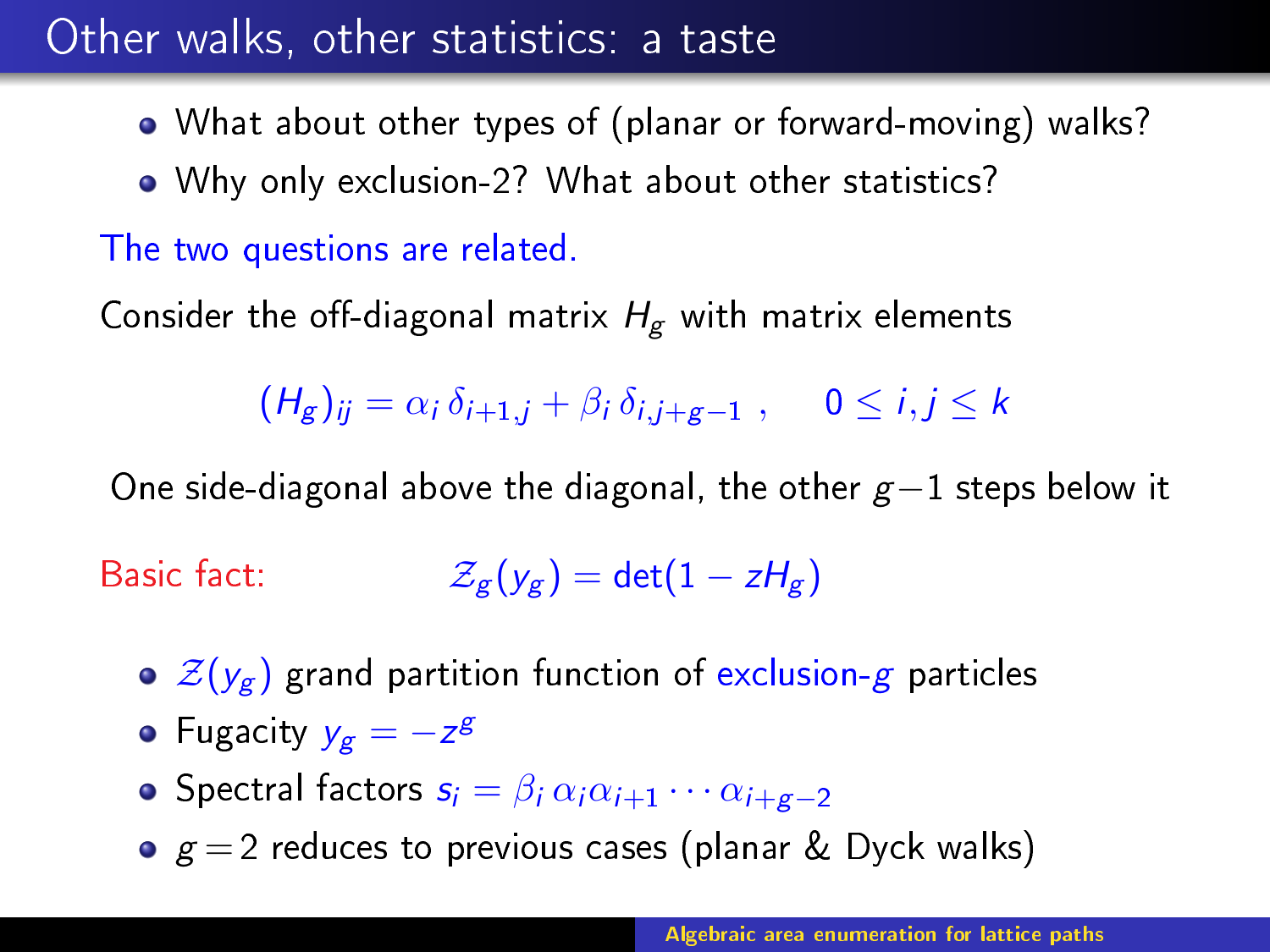Planar walks:

$$
H_g = A(u)v + v^{1-g}B(u) \Rightarrow \alpha_i = A(Q^i), \ \beta_i = B(Q^i)
$$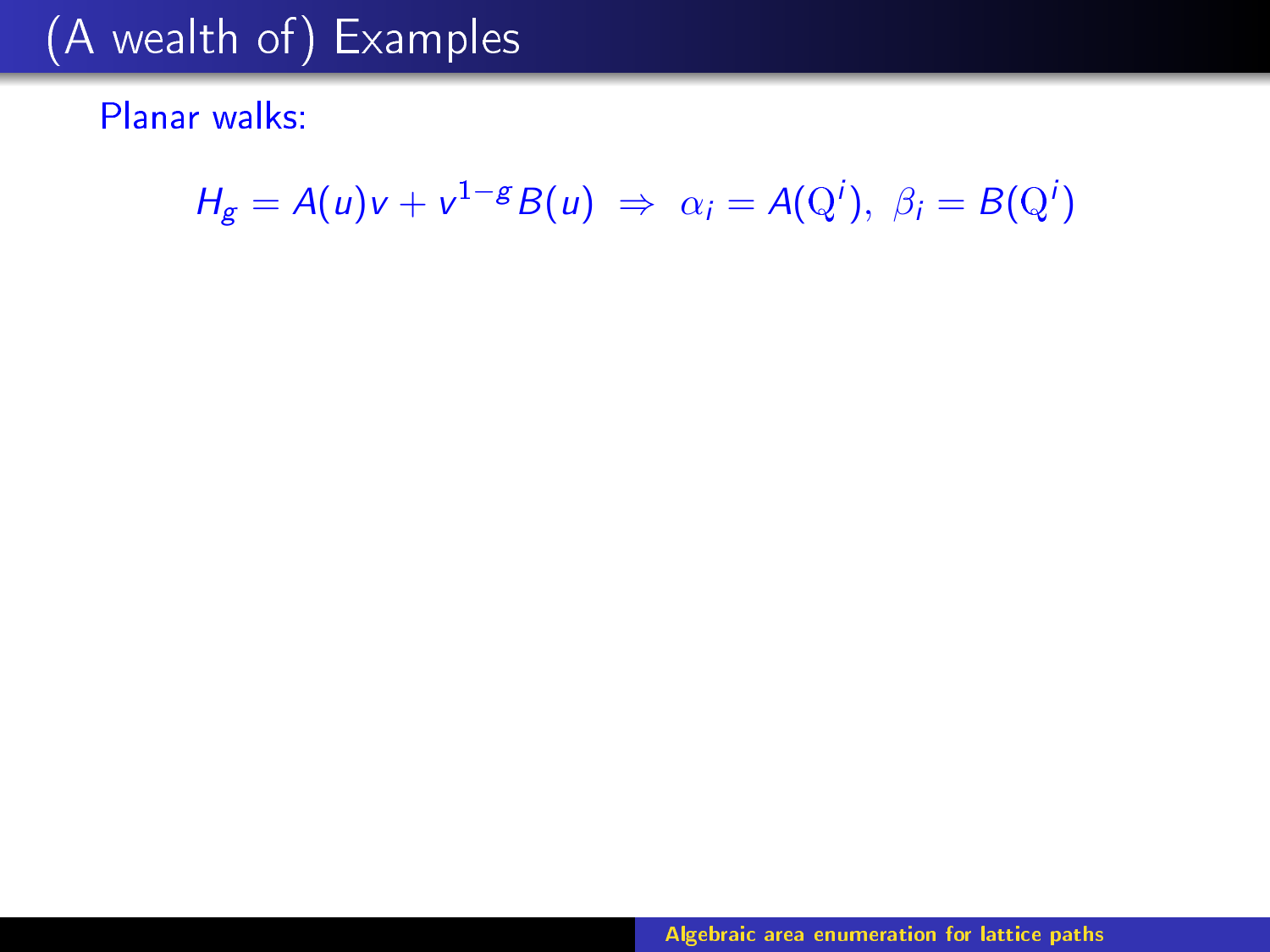## Planar walks:

 $H_g = A(u)v + v^{1-g}B(u) \Rightarrow \alpha_i = A(Q^i), \ \beta_i = B(Q^i)$ 

Many walks can be brought to this form via a

- **•** square lattice modular transformation, or
- $\bullet$  equivalently,  $u, v$  algebra automorphism

 $u \to e^{i\phi} u^{m_1} v^{m_2}$ ,  $v \to e^{i\theta} u^{n_1} v^{n_2}$ ,  $Q \to Q^{m_1 n_2 - m_2 n_1}$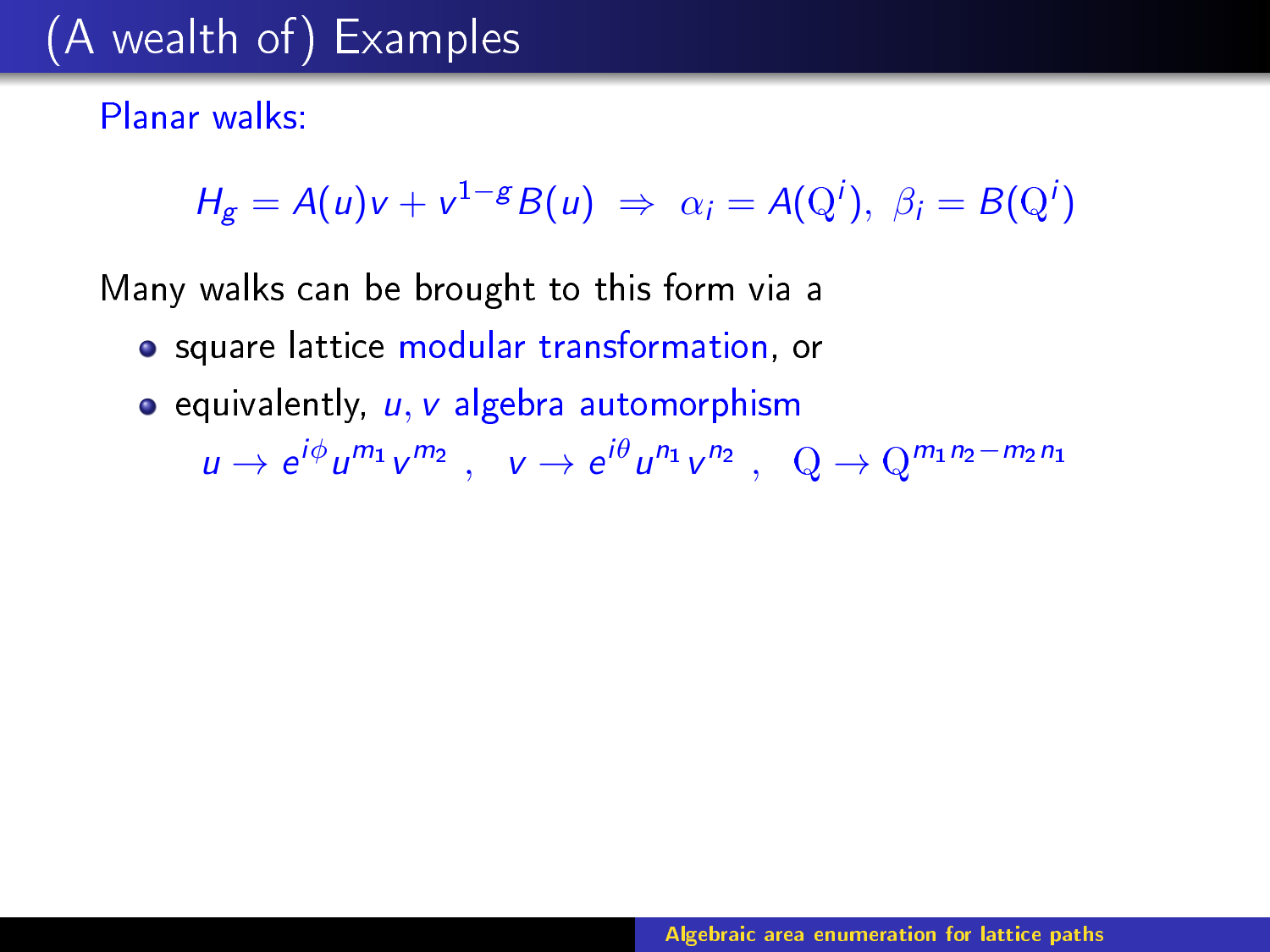### Planar walks:

 $H_g = A(u)v + v^{1-g}B(u) \Rightarrow \alpha_i = A(Q^i), \ \beta_i = B(Q^i)$ 

Many walks can be brought to this form via a

- **•** square lattice modular transformation, or
- $\bullet$  equivalently,  $u, v$  algebra automorphism

 $u \to e^{i\phi} u^{m_1} v^{m_2}$ ,  $v \to e^{i\theta} u^{n_1} v^{n_2}$ ,  $Q \to Q^{m_1 n_2 - m_2 n_1}$ 

Square lattice walk:  $H = u + v + u^{-1} + v^{-1}$ 

 $u \to -uv : H \to (1-u)v + v^{-1}(1-u^{-1}) \quad (g=2)$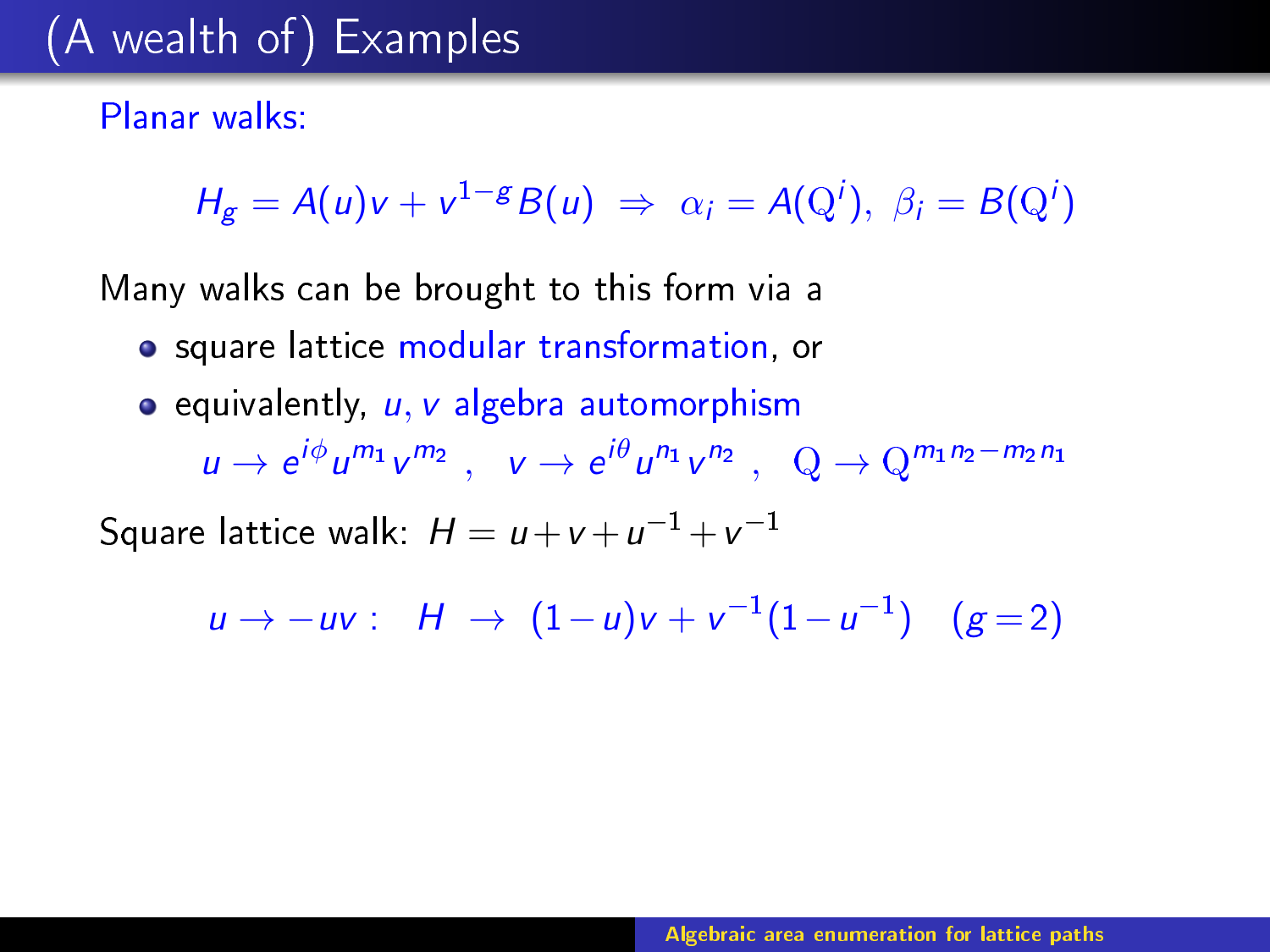### Planar walks:

 $H_g = A(u)v + v^{1-g}B(u) \Rightarrow \alpha_i = A(Q^i), \ \beta_i = B(Q^i)$ 

Many walks can be brought to this form via a

- **•** square lattice modular transformation, or
- $\bullet$  equivalently,  $u, v$  algebra automorphism  $u \to e^{i\phi} u^{m_1} v^{m_2}$ ,  $v \to e^{i\theta} u^{n_1} v^{n_2}$ ,  $Q \to Q^{m_1 n_2 - m_2 n_1}$

Square lattice walk:  $H = u + v + u^{-1} + v^{-1}$ 

$$
u \to -uv: \quad H \to (1-u)v + v^{-1}(1-u^{-1}) \quad (g=2)
$$

Chiral triangular walk:  $H = u + v + Q^{\frac{1+a}{2}} u^{-1} v^{-1}$ ,  $a \in R$ 

 $u \to -iuv$ ,  $v \to iu^{-1}v$ :  $H \to i(-u + u^{-1})v + Q^a v^{-2}$  (g = 3)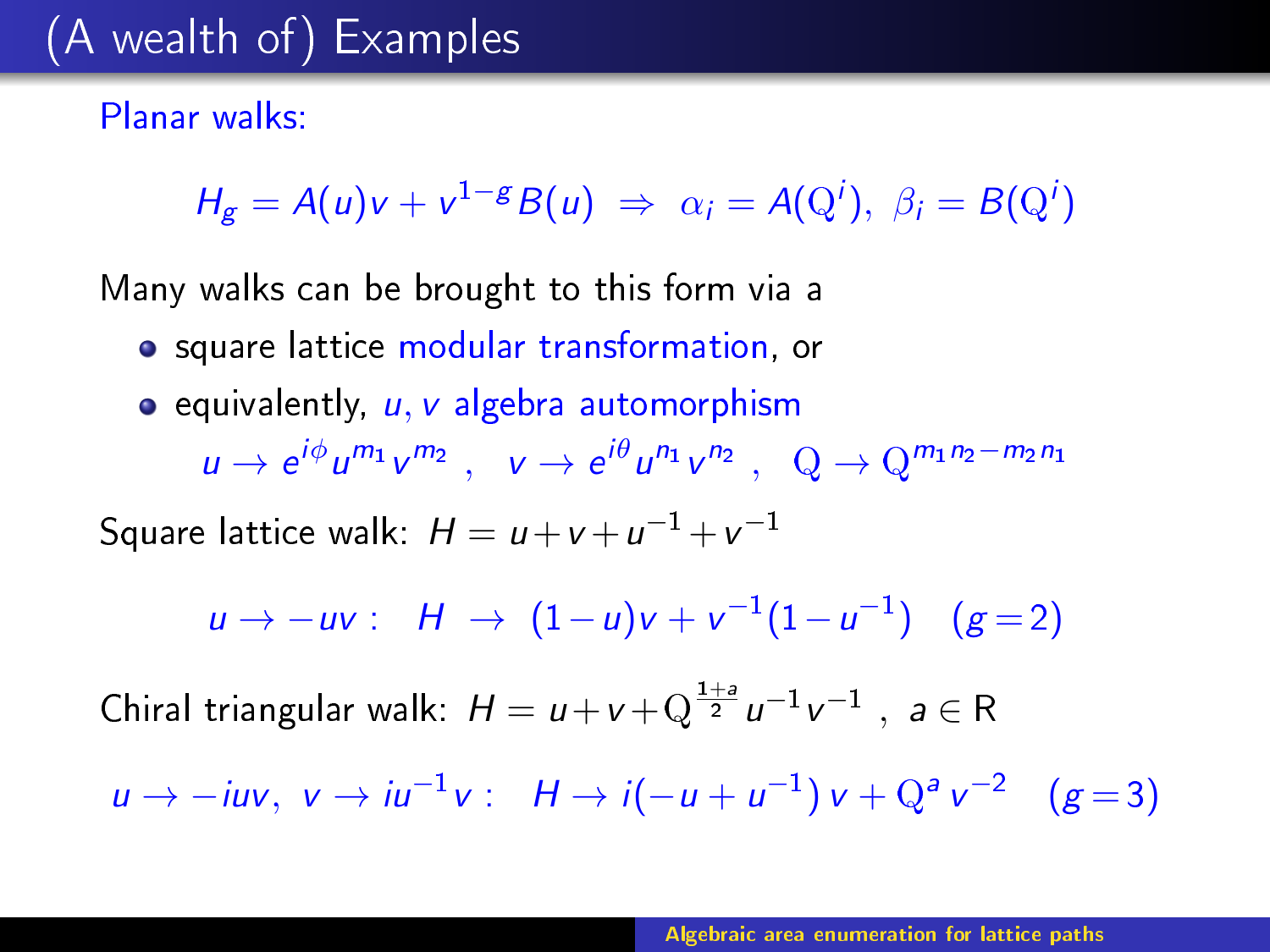$$
\alpha_j = 2 \sin \frac{2\pi p j}{q} , \quad \beta_j = e^{i2\pi ap/q}
$$

$$
\mathsf{s}_j = \beta_j \alpha_j \alpha_{j+1} = 4 e^{i2\pi ap/q} \sin \frac{2\pi p j}{q} \sin \frac{2\pi p (j+1)}{q}
$$

Interpretation: chiral hopping on triangular lattice

 $u$ ,  $v$  and  $w = \mathrm{Q}^{1+a}\,u^{-1}\,v^{-1}$  represent jumps at  $120^{\circ}$  angles

• 
$$
wvu = vuw = uwv = Q^{1+a}
$$
  
\n $\rightarrow up-cell$  of area  $1 + a$ 





• 
$$
vwu = wuv = uvw = (Q^{1-a})^{-1}
$$
  
\n $\rightarrow$  down-cell of area 1 - a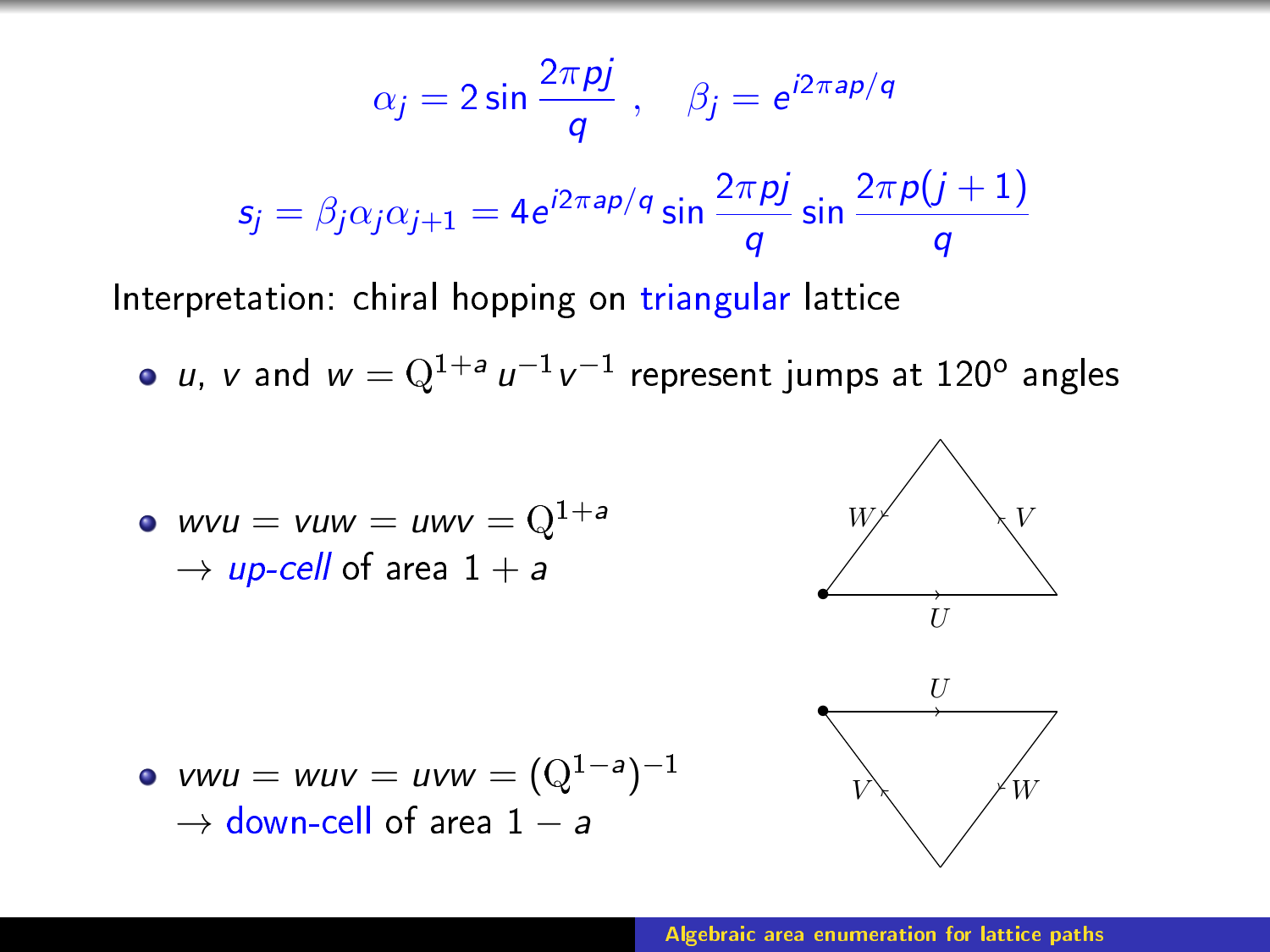Forward-moving walks:

$$
H = UV + q^{\frac{g-2}{2}}V^{\dagger g-1}U
$$



- Represents a "one step up,  $g-1$  steps down" process  $[(1, g-1)$  Lukasiewicz $(?)$  paths]
- Corresponds to an exclusion-g grand partition function

• 
$$
g = 2
$$
: Dyck paths, as before

...and so on.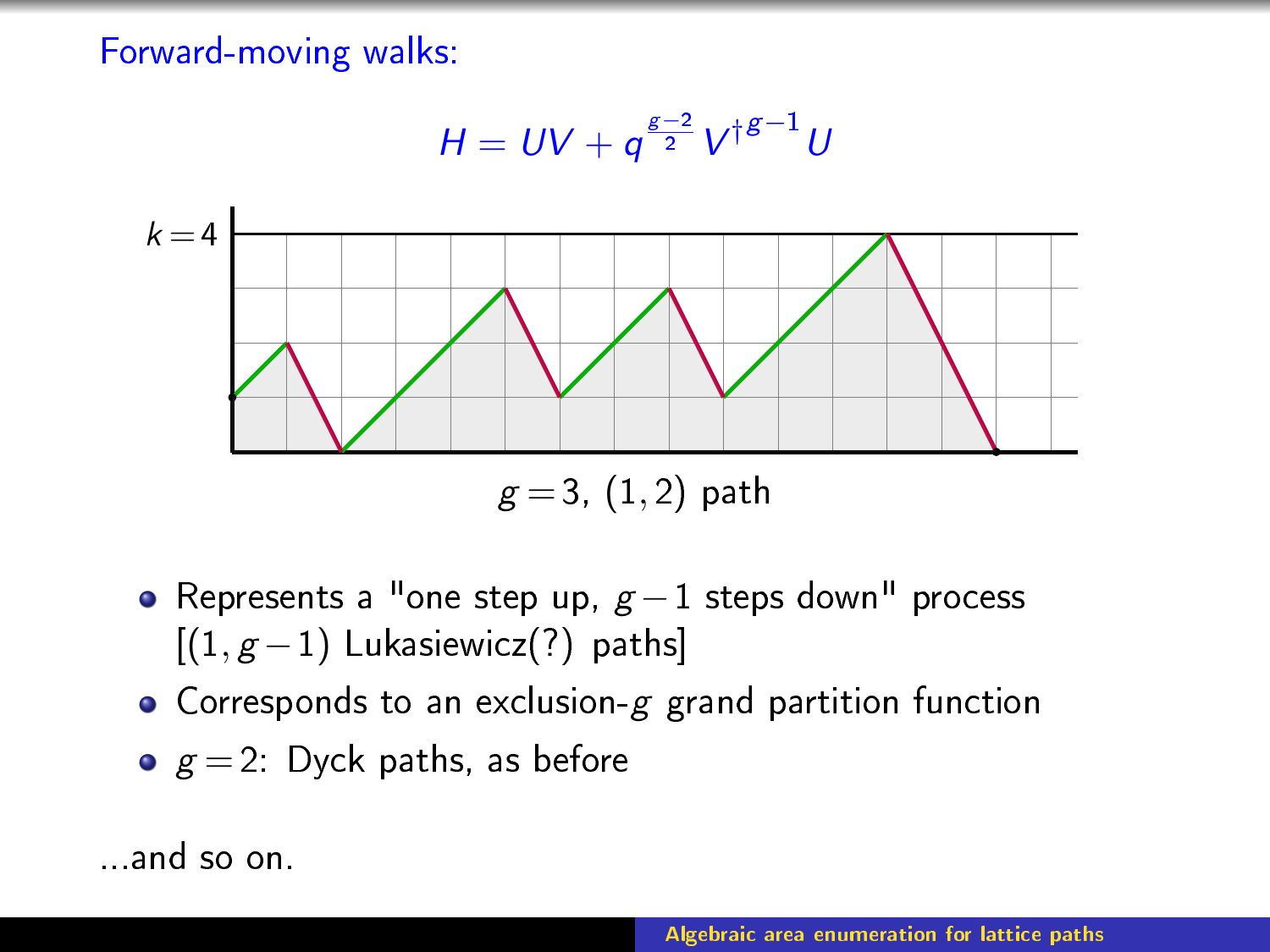## Exclusion- $g$  connection allows for explicit solutions

Planar paths: tr $H^{\ell}$  given in terms of cluster coefficients

$$
\text{tr } H^{gn} = \sum_{\substack{l_1, l_2, \dots, l_i \\ g \text{-composition of } n}} c_g(l_1, l_2, \dots, l_i) \sum_{j=1}^{k-i+1} s_j^{l_1} s_{j+1}^{l_2} \cdots s_{j+i-1}^{l_i}
$$

with 
$$
c_g(I_1, I_2, \ldots, I_j) = \frac{\prod_{i=1}^{j-g+1} (I_i + \cdots + I_{i+g-1} - 1)!}{\prod_{i=1}^{j-g} (I_{i+1} + \cdots + I_{i+g-1} - 1)!} \prod_{i=1}^{j} \frac{1}{I_i!}
$$

g-compositions: compositions with up to  $g-2$  zeros inserted between parts (e.g.,  $g\!=\!3\!:\,2=1+1=1+0+1);$   $g^{n-1}$  in all

Leads to complicated but explicit trigo sums for number of paths of given area & length  $C(\ell, A)$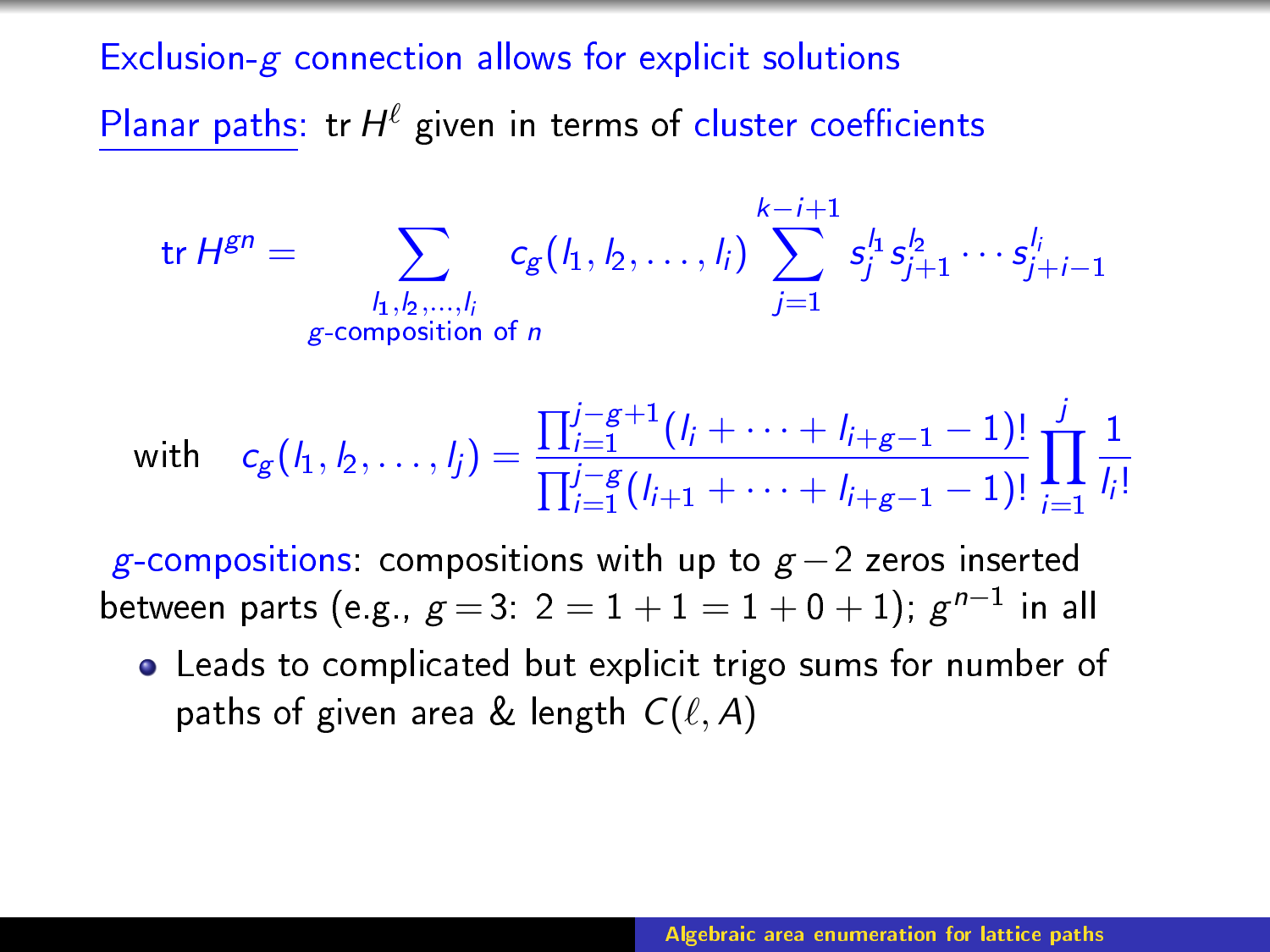## Exclusion- $g$  connection allows for explicit solutions

Planar paths: tr $H^{\ell}$  given in terms of cluster coefficients

$$
\text{tr } H^{gn} = \sum_{\substack{l_1, l_2, \dots, l_i \\ g \text{-composition of } n}} c_g(l_1, l_2, \dots, l_i) \sum_{j=1}^{k-i+1} s_j^{l_1} s_{j+1}^{l_2} \cdots s_{j+i-1}^{l_i}
$$

with 
$$
c_g(I_1, I_2, \ldots, I_j) = \frac{\prod_{i=1}^{j-g+1} (I_i + \cdots + I_{i+g-1} - 1)!}{\prod_{i=1}^{j-g} (I_{i+1} + \cdots + I_{i+g-1} - 1)!} \prod_{i=1}^{j} \frac{1}{I_i!}
$$

g-compositions: compositions with up to  $g-2$  zeros inserted between parts (e.g.,  $g\!=\!3\!:\,2=1+1=1+0+1);$   $g^{n-1}$  in all

Leads to complicated but explicit trigo sums for number of paths of given area & length  $C(\ell, A)$ 

Forward-moving paths: bosonization still works, yields explicit expressions for  $G_{m,n}(z,q)$  and expansion for  $\ln G_{m,n}(z,q)$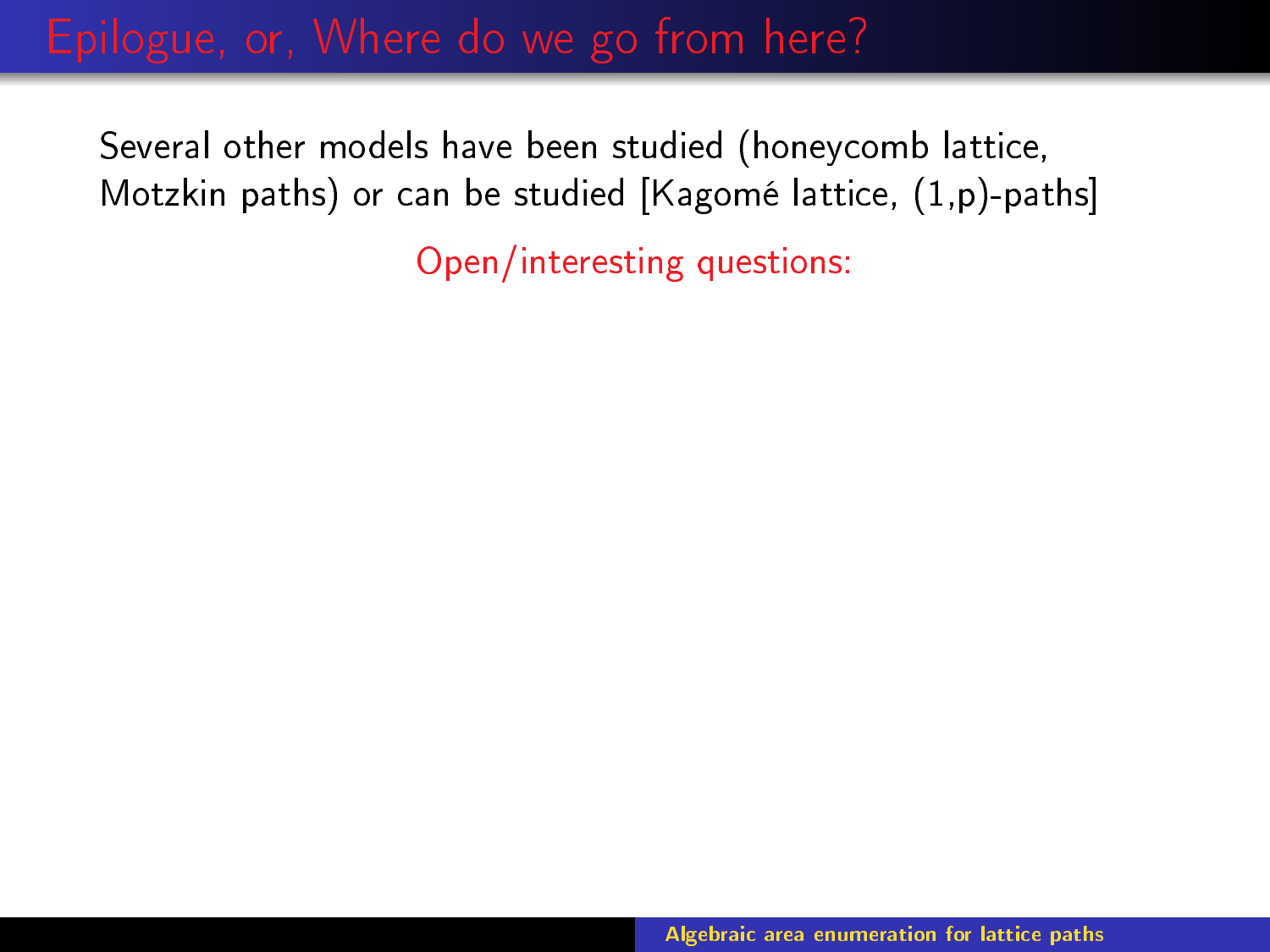Open/interesting questions:

Can all that be done without physics lingo?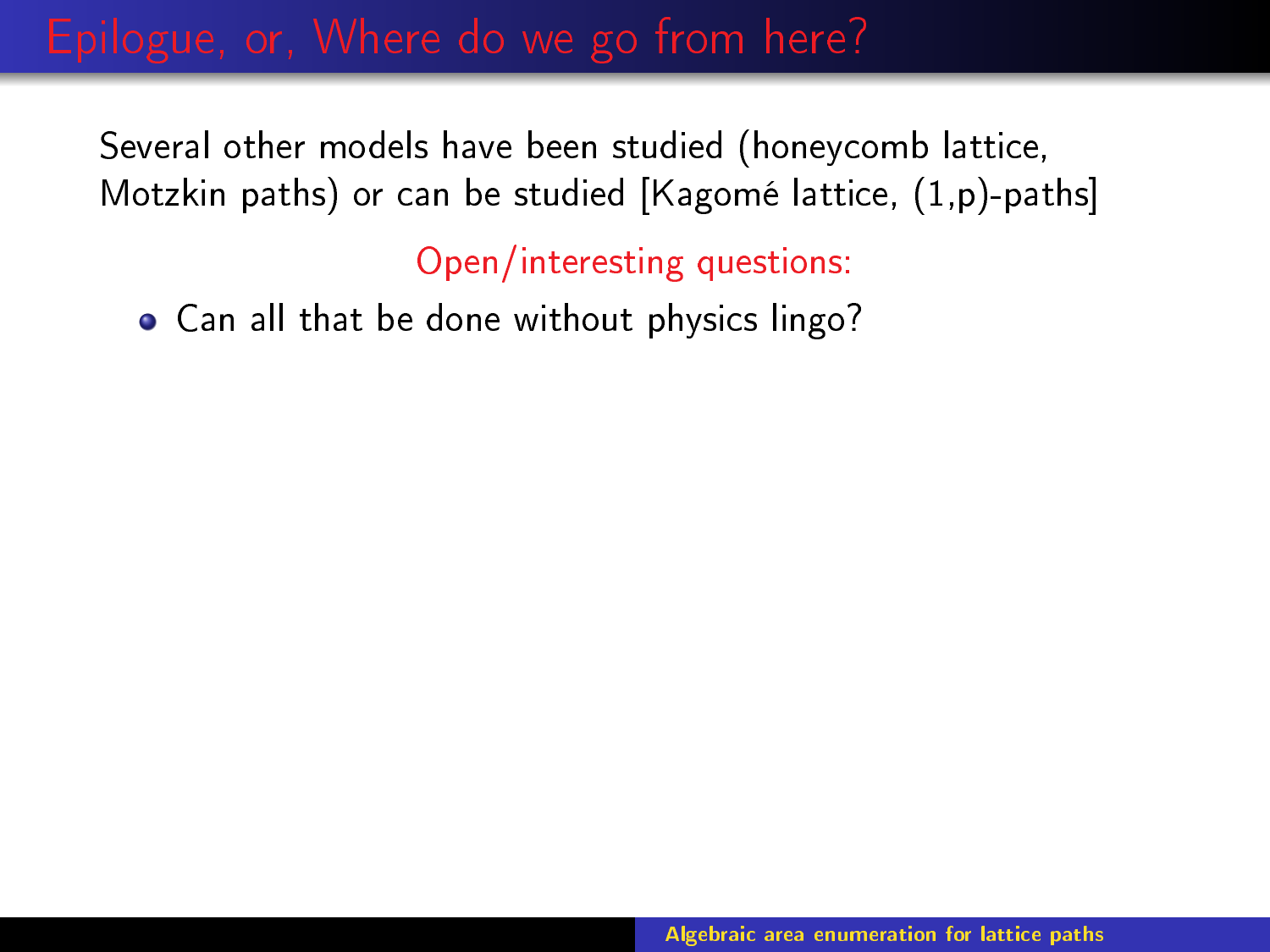Open/interesting questions:

**• Can all that be done without physics lingo? Answer: Yes!**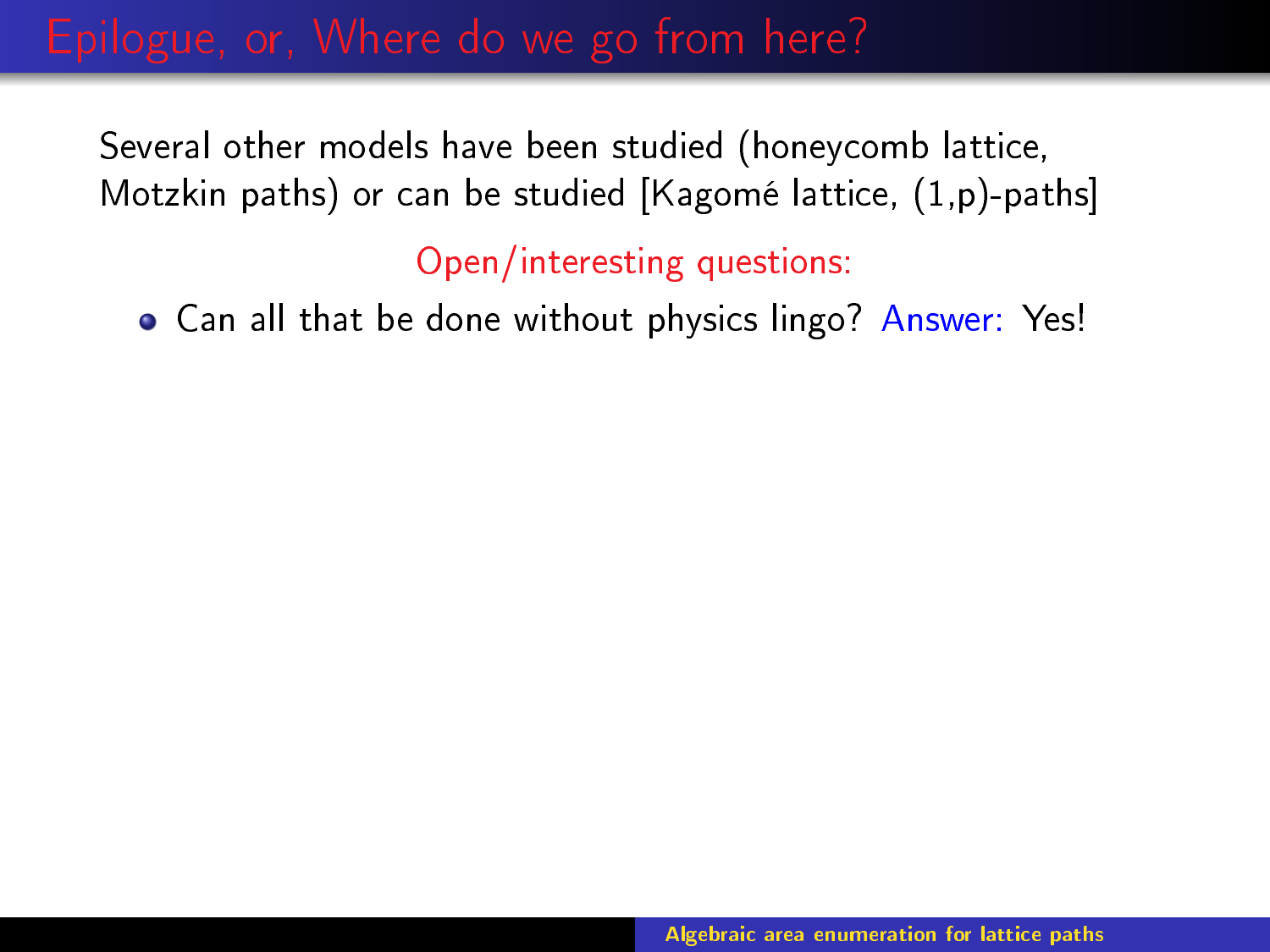- **Can all that be done without physics lingo? Answer: Yes!**
- Can it be done with combinatorial techniques (rather than matrices)?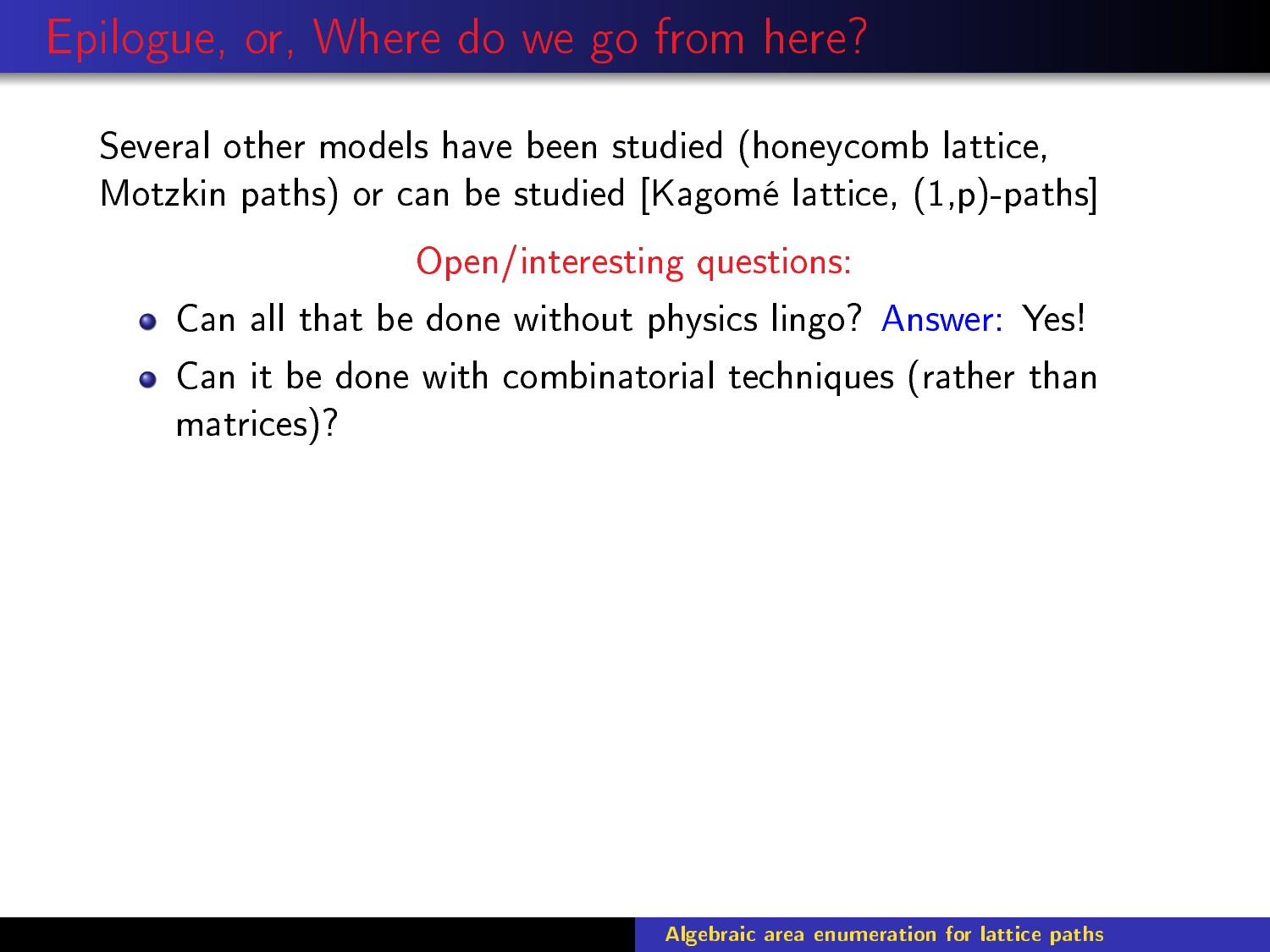- Can all that be done without physics lingo? Answer: Yes!
- Can it be done with combinatorial techniques (rather than matrices)? Answer: Some yes, some look harder (e.g., Motzkin meanders with both floor and ceiling "markers")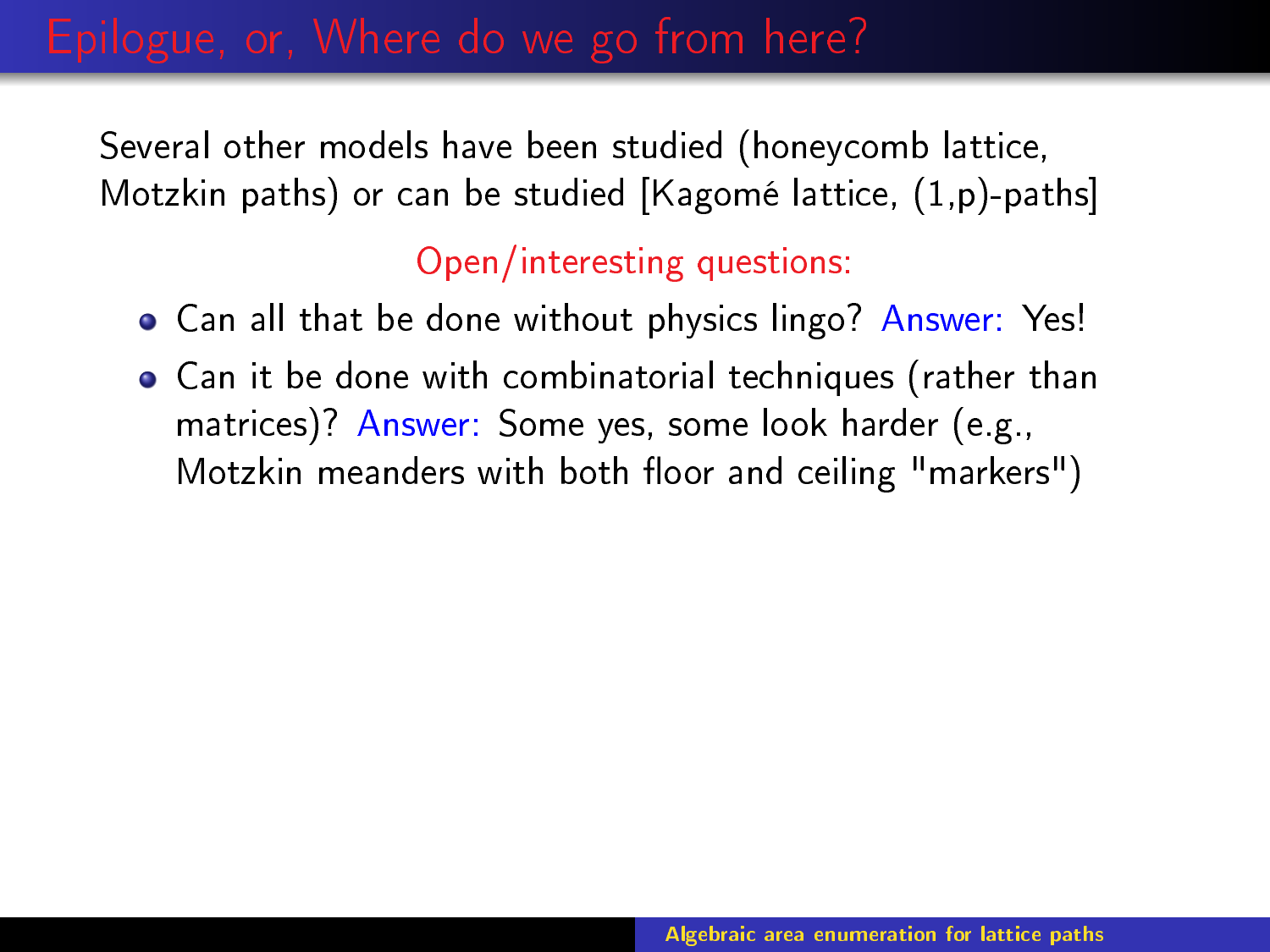- Can all that be done without physics lingo? Answer: Yes!
- Can it be done with combinatorial techniques (rather than matrices)? Answer: Some yes, some look harder (e.g., Motzkin meanders with both floor and ceiling "markers")
- Any other type of (useful) exclusion statistics?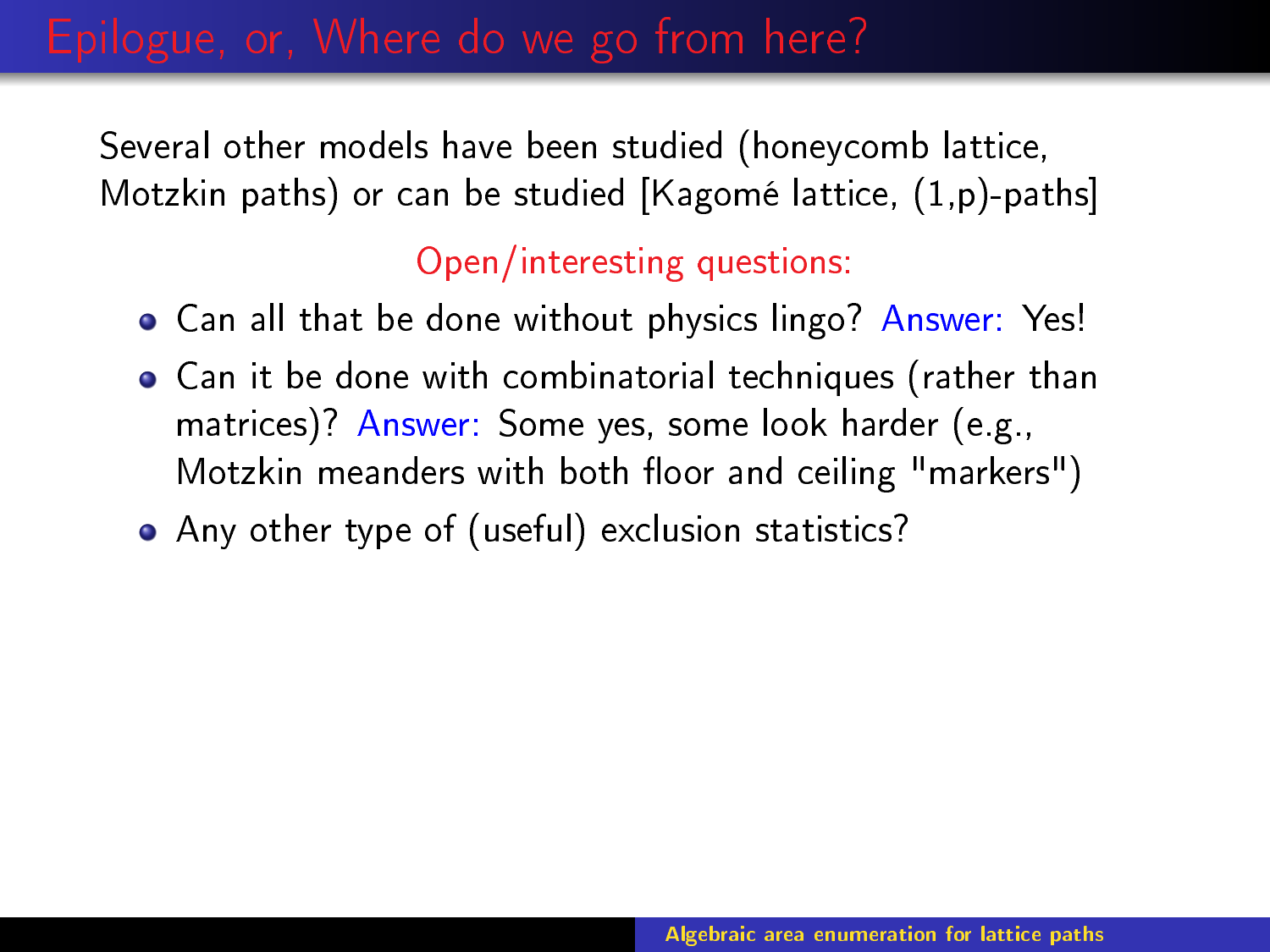- Can all that be done without physics lingo? Answer: Yes!
- Can it be done with combinatorial techniques (rather than matrices)? Answer: Some yes, some look harder (e.g., Motzkin meanders with both floor and ceiling "markers")
- Any other type of (useful) exclusion statistics? Answer: Yes: "mixed" statistics  $g_1/g_2/g_3...\Rightarrow$  extensions of partitions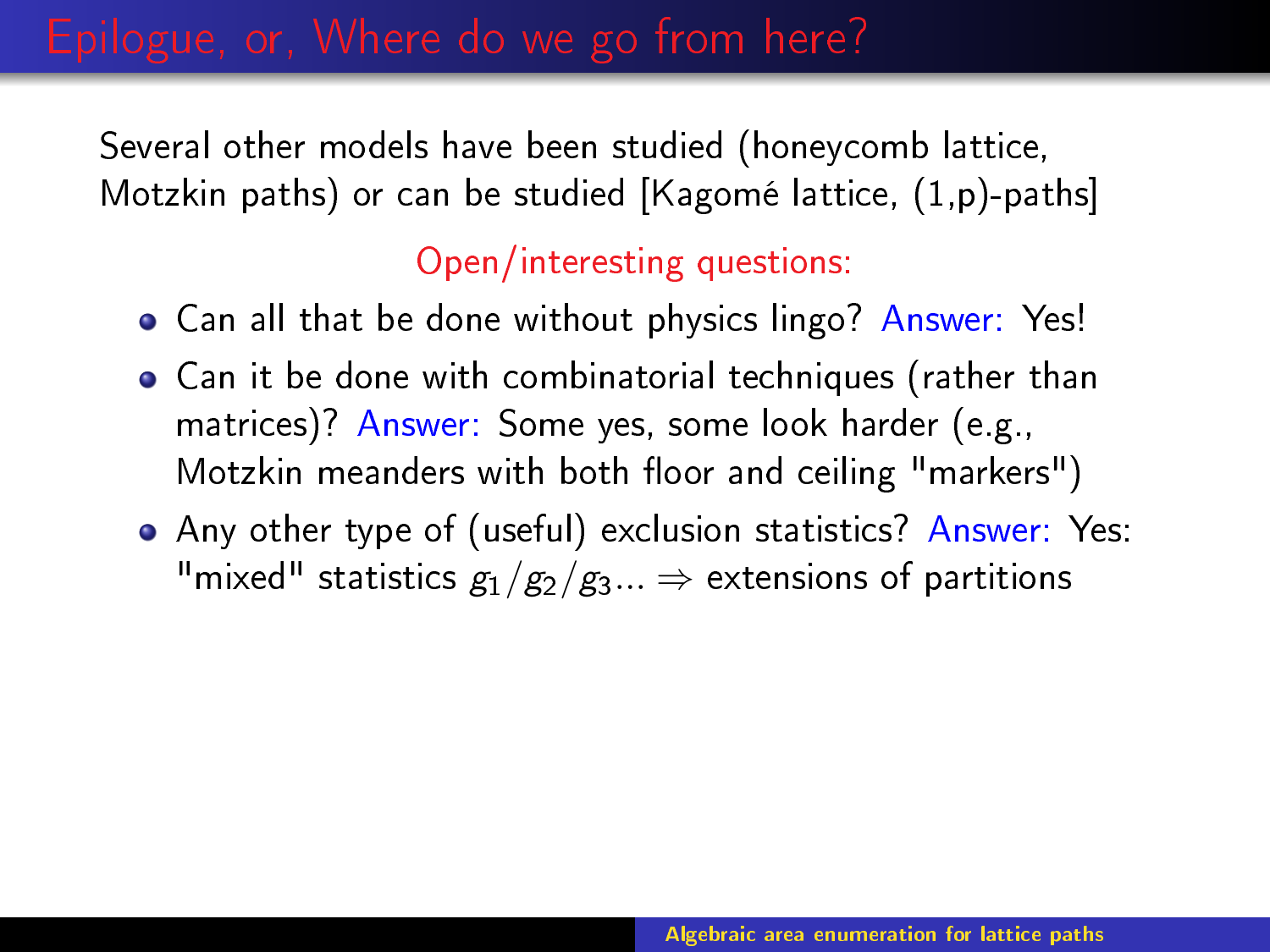- Can all that be done without physics lingo? Answer: Yes!
- Can it be done with combinatorial techniques (rather than matrices)? Answer: Some yes, some look harder (e.g., Motzkin meanders with both floor and ceiling "markers")
- Any other type of (useful) exclusion statistics? Answer: Yes: "mixed" statistics  $g_1/g_2/g_3...\Rightarrow$  extensions of partitions
- Arbitrary forward-moving paths (set of up- and down-moves)?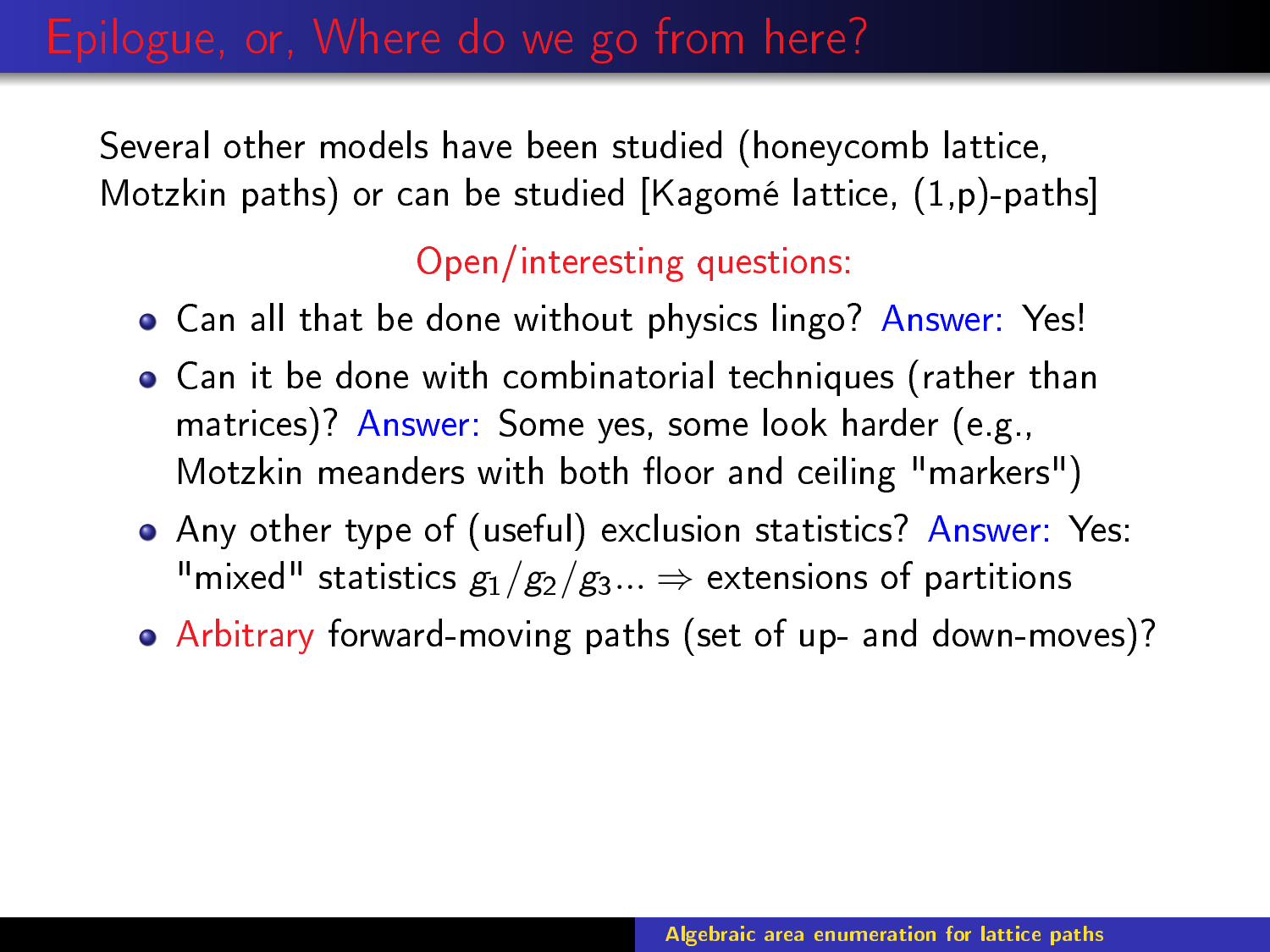- **Can all that be done without physics lingo? Answer: Yes!**
- Can it be done with combinatorial techniques (rather than matrices)? Answer: Some yes, some look harder (e.g., Motzkin meanders with both floor and ceiling "markers")
- Any other type of (useful) exclusion statistics? Answer: Yes: "mixed" statistics  $g_1/g_2/g_3...\Rightarrow$  extensions of partitions
- Arbitrary forward-moving paths (set of up- and down-moves)?
- Compact expressions for plane walk combinatorics?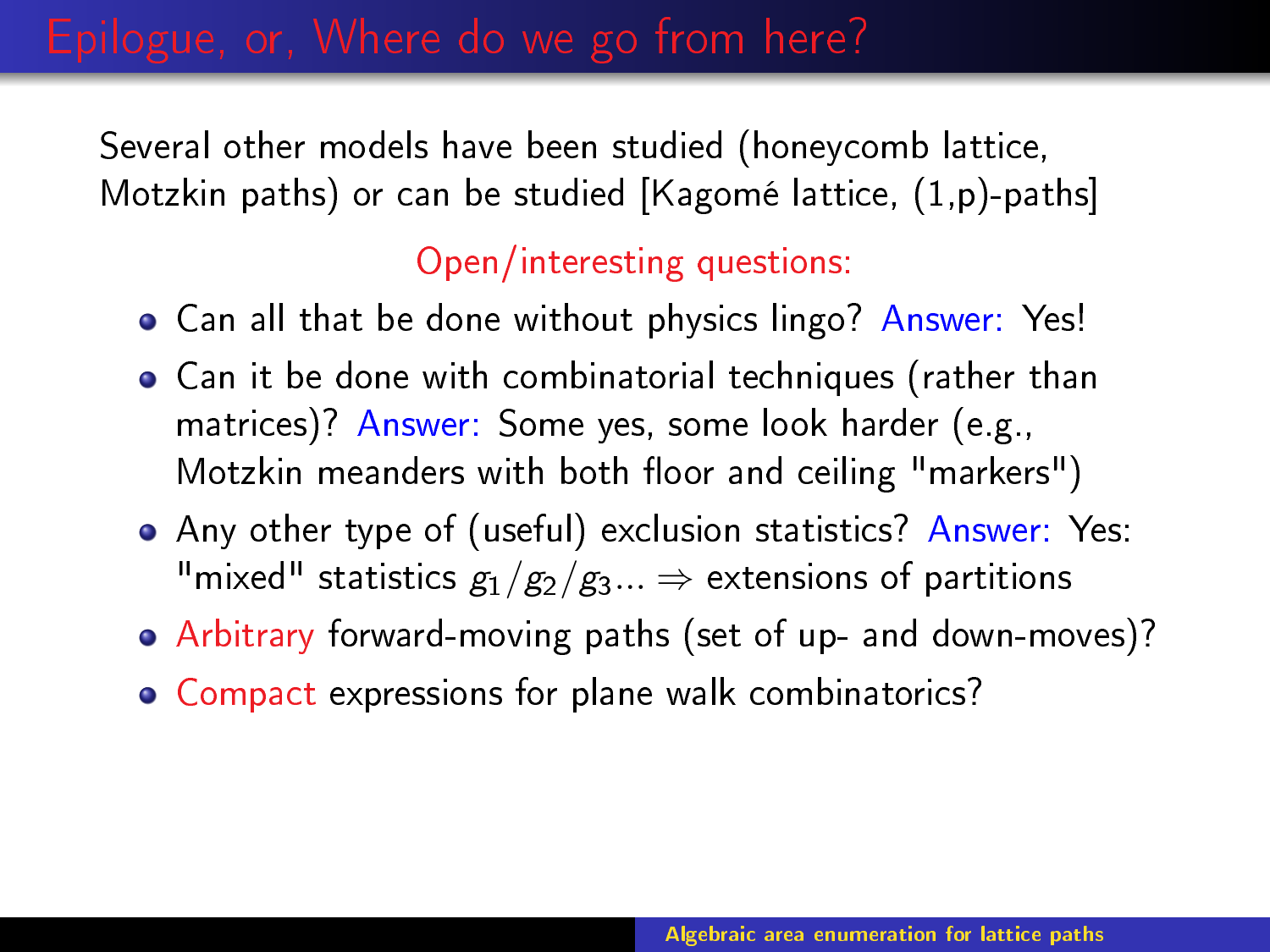- **Can all that be done without physics lingo? Answer: Yes!**
- Can it be done with combinatorial techniques (rather than matrices)? Answer: Some yes, some look harder (e.g., Motzkin meanders with both floor and ceiling "markers")
- Any other type of (useful) exclusion statistics? Answer: Yes: "mixed" statistics  $g_1/g_2/g_3...\Rightarrow$  extensions of partitions
- Arbitrary forward-moving paths (set of up- and down-moves)?
- Compact expressions for plane walk combinatorics?
- Relation between distinct-looking but equivalent results?